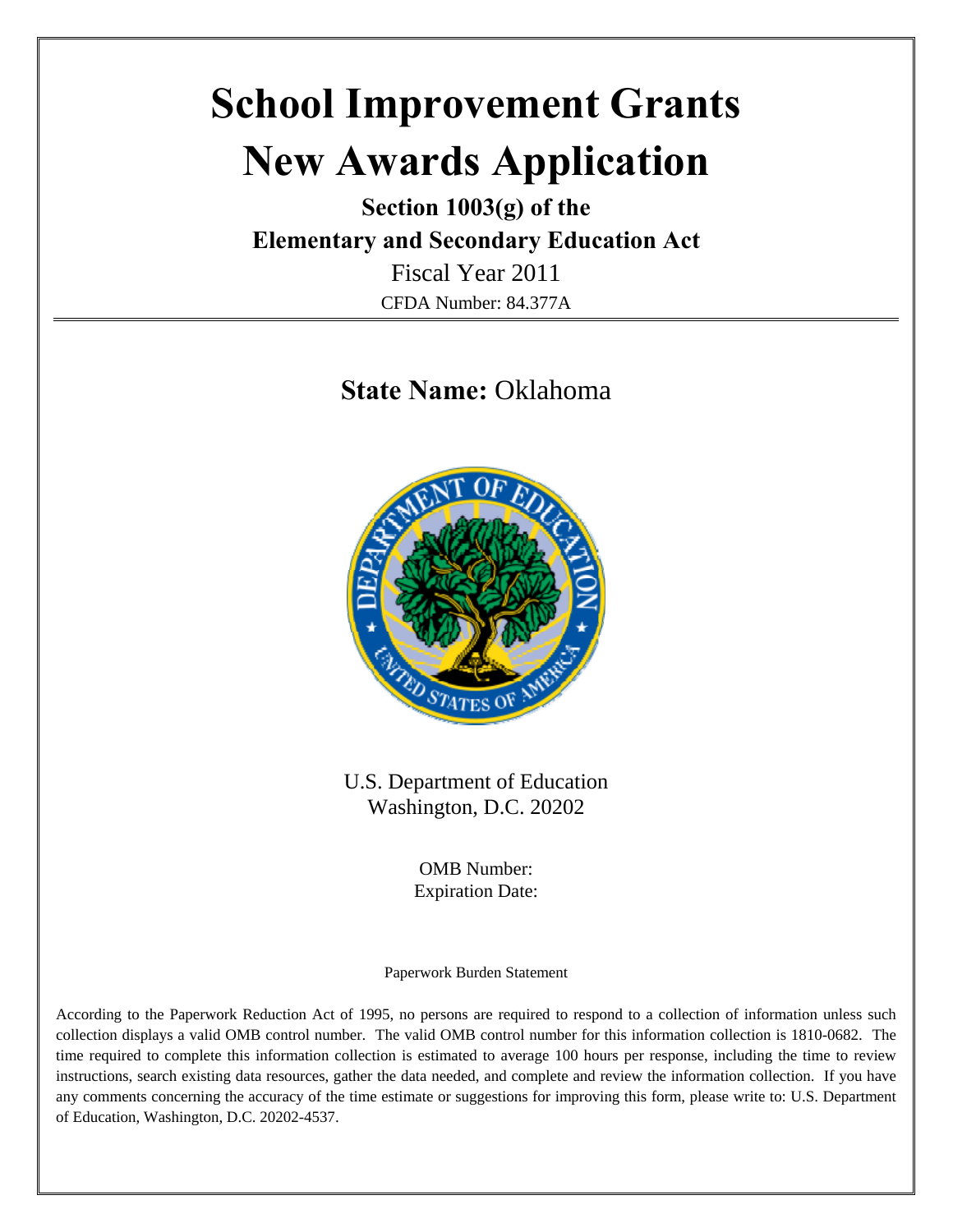#### **SCHOOL IMPROVEMENT GRANTS**

#### **Purpose of the Program**

School Improvement Grants (SIG), authorized under section  $1003(g)$  of Title I of the Elementary and Secondary Education Act of 1965 (Title I or ESEA), are grants to State educational agencies (SEAs) that SEAs use to make competitive subgrants to local educational agencies (LEAs) that demonstrate the greatest need for the funds and the strongest commitment to use the funds to provide adequate resources in order to raise substantially the achievement of students in their lowest-performing schools. Under the final requirements published in the *Federal Register* on October 28, 2010 (http://www.gpo.gov/fdsys/pkg/FR-2010-10-28/pdf/2010-27313.pdf), school improvement funds are to be focused on each State's "Tier I" and "Tier II" schools. Tier I schools are the lowest-achieving five percent of a State's Title I schools in improvement, corrective action, or restructuring, Title I secondary schools in improvement, corrective action, or restructuring with graduation rates below 60 percent over a number of years, and, if a State so chooses, certain Title I eligible (and participating) elementary schools that are as low achieving as the State's other Tier I schools ("newly eligible" Tier I schools). Tier II schools are the lowest-achieving five percent of a State's secondary schools that are eligible for, but do not receive, Title I, Part A funds, secondary schools that are eligible for, but do not receive, Title I, Part A funds with graduation rates below 60 percent over a number of years, and, if a State so chooses, certain additional Title I eligible (participating and non-participating) secondary schools that are as low achieving as the State's other Tier II schools or that have had a graduation rate below 60 percent over a number of years ("newly eligible" Tier II schools). An LEA also may use school improvement funds in Tier III schools, which are Title I schools in improvement, corrective action, or restructuring that are not identified as Tier I or Tier II schools and, if a State so chooses, certain additional Title I eligible (participating and non-participating) schools ("newly eligible" Tier III schools). (See Appendix B for a chart summarizing the schools included in each tier.) In the Tier I and Tier II schools an LEA chooses to serve, the LEA must implement one of four school intervention models: turnaround model, restart model, school closure, or transformation model.

#### **Availability of Funds**

The Department of Education Appropriations Act, 2011, provided \$535 million for School Improvement Grants in fiscal year (FY) 2011.

FY 2011 school improvement funds are available for obligation by SEAs and LEAs through September 30, 2013.

#### **State and LEA Allocations**

Each State (including the District of Columbia and Puerto Rico), the Bureau of Indian Education, and the outlying areas are eligible to apply to receive a School Improvement Grant. The Department will allocate FY 2011 school improvement funds in proportion to the funds received in FY 2011 by the States, the Bureau of Indian Education, and the outlying areas under Parts A, C, and D of Title I of the ESEA. An SEA must allocate at least 95 percent of its school improvement funds directly to LEAs in accordance with the final requirements (http://www.gpo.gov/fdsys/pkg/FR-2010-10-28/pdf/2010-27313.pdf). The SEA may retain an amount not to exceed five percent of its allocation for State administration, evaluation, and technical assistance.

#### **Consultation with the Committee of Practitioners**

Before submitting its application for a SIG grant to the Department, an SEA must consult with its Committee of Practitioners established under section 1903(b) of the ESEA regarding the rules and policies contained therein. The Department recommends that the SEA also consult with other stakeholders, such as potential external providers, teachers' unions, and business, civil rights, and community leaders that have an interest in its application.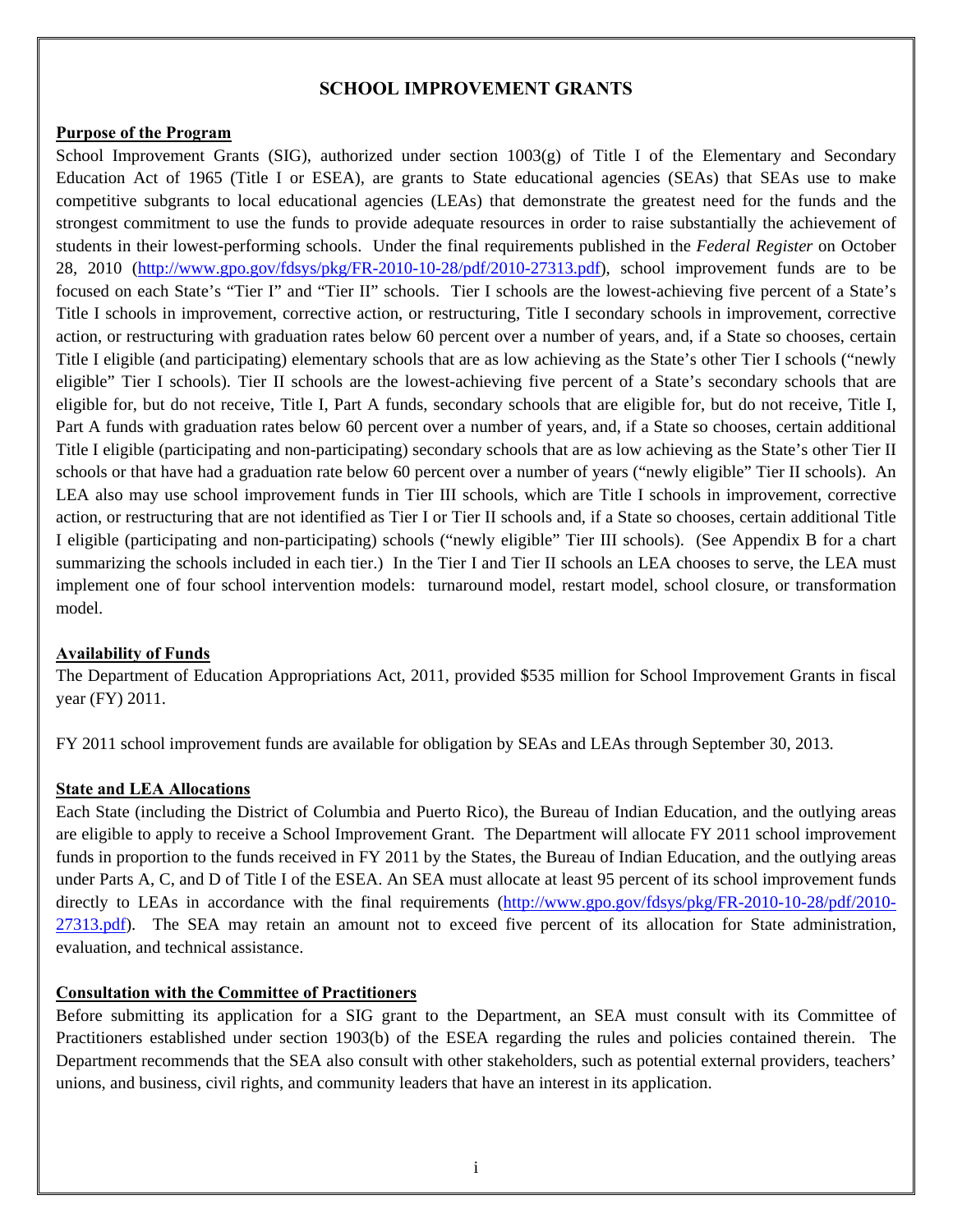## **FY 2011 NEW AWARDS APPLICATION INSTRUCTIONS**

This application is for use only by SEAs that will make new awards. New awards are defined as an award of SIG funds to an LEA for a school that the LEA was not previously approved to serve with SIG funds in the school year for which funds are being awarded—in this case, the 2012–2013 school year. New awards may be made with the FY 2011 funds or any remaining FY 2009 or FY 2010 funds not already committed to grants made in earlier competitions. The U.S. Department of Education will not require those SEAs that will use FY 2011 funds solely for continuation awards to submit a SIG application. Rather, such an SEA is required to submit an assurance that it is not making new awards, as defined above, through the separate, one-page application titled, "Continuation Awards Only Application for FY 2011 SIG Program".

An SEA that must submit a FY 2011 application will be required to update its timeline for making awards to LEAs, but may retain all other sections from its FY 2010 application, including its lists of Tier I, II, and III schools.

## **SUBMISSION INFORMATION**

#### **Electronic Submission:**

The Department strongly prefers to receive an SEA's FY 2011 SIG application electronically. The application should be sent as a Microsoft Word document, **not** as a PDF.

The SEA should submit its FY 2011 application to the following address: school.improvement.grants@ed.gov

In addition, the SEA must submit a paper copy of the cover page signed by the SEA's authorized representative to the address listed below under "Paper Submission."

#### **Paper Submission:**

If an SEA is not able to submit its application electronically, it may submit the original and two copies of its SIG application to the following address:

 Carlas McCauley, Education Program Specialist Student Achievement and School Accountability Programs U.S. Department of Education 400 Maryland Avenue, SW, Room 3W320 Washington, DC 20202-6132

Due to potential delays in government processing of mail sent through the U.S. Postal Service, SEAs are encouraged to use alternate carriers for paper submissions.

#### **Application Deadline**

Applications are due on or before January 9, 2012.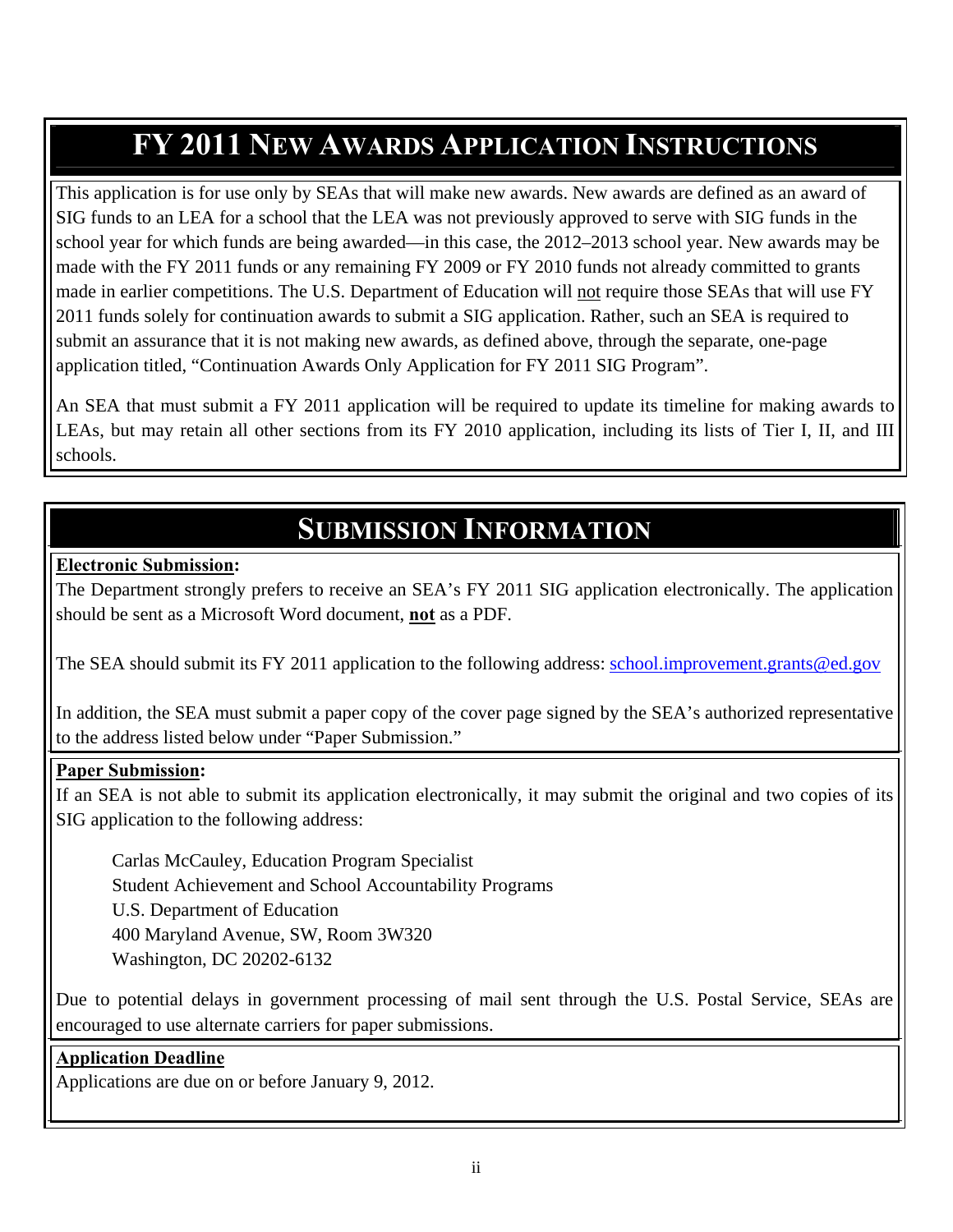## **For Further Information**

If you have any questions, please contact Carlas McCauley at (202) 260-0824 or by e-mail at carlas.mccauley@ed.gov.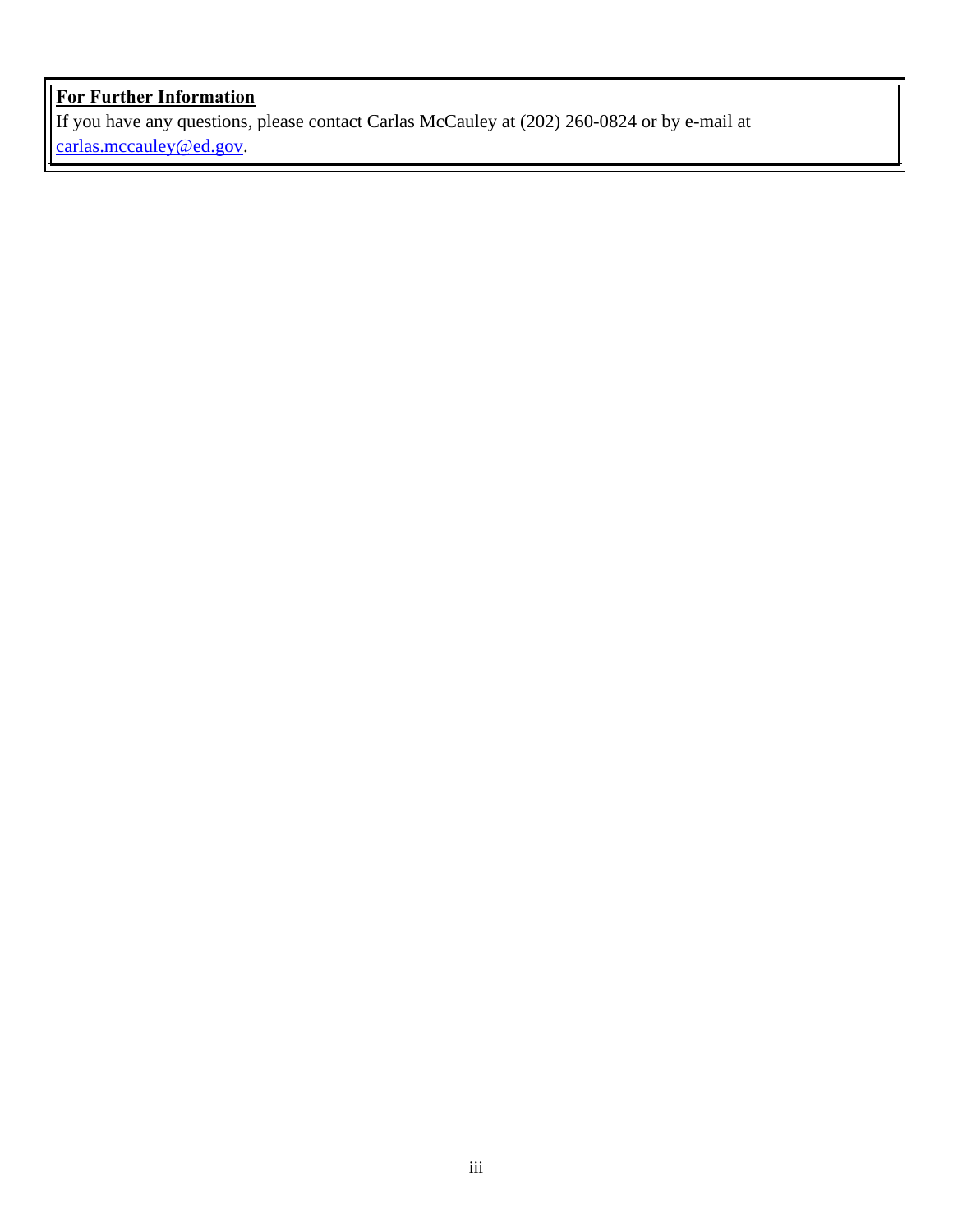## APPLICATION COVER SHEET

## SCHOOL IMPROVEMENT GRANTS

| Legal Name of Applicant:<br>Oklahoma State Department of Education                                                                                                     | <b>Applicant's Mailing Address:</b><br>Oklahoma State Department of Education<br><b>Attention: Mary Colvin</b><br>2500 N. Lincoln Blvd.<br>Oklahoma City, Oklahoma 73105 |
|------------------------------------------------------------------------------------------------------------------------------------------------------------------------|--------------------------------------------------------------------------------------------------------------------------------------------------------------------------|
| State Contact for the School Improvement Grant                                                                                                                         |                                                                                                                                                                          |
| Name: Mary Colvin                                                                                                                                                      |                                                                                                                                                                          |
| Position and Office: Executive Director, School Support/School Improvement                                                                                             |                                                                                                                                                                          |
| <b>Contact's Mailing Address:</b><br>Oklahoma State Department of Education<br><b>Attention: Mary Colvin</b><br>2500 N. Lincoln Blvd.<br>Oklahoma City, Oklahoma 73105 |                                                                                                                                                                          |
| Telephone: (405) 522-3253                                                                                                                                              |                                                                                                                                                                          |
| Fax: (405) 522-5310                                                                                                                                                    |                                                                                                                                                                          |
| Email address: Mary.Colvin@sde.ok.gov                                                                                                                                  |                                                                                                                                                                          |
| Chief State School Officer (Printed Name):<br>Janet C. Barresi                                                                                                         | Telephone:<br>$(405)$ 521-4885                                                                                                                                           |
| Signature of the Chief State School Officer:                                                                                                                           | Date:                                                                                                                                                                    |
| $\mathbf X$                                                                                                                                                            |                                                                                                                                                                          |
| The State, through its authorized representative, agrees to comply with all requirements applicable to the School<br>the State receives through this application.      | Improvement Grants program, including the assurances contained herein and the conditions that apply to any waivers that                                                  |

<u> 1989 - Johann Stoff, amerikansk politiker (d. 1989)</u>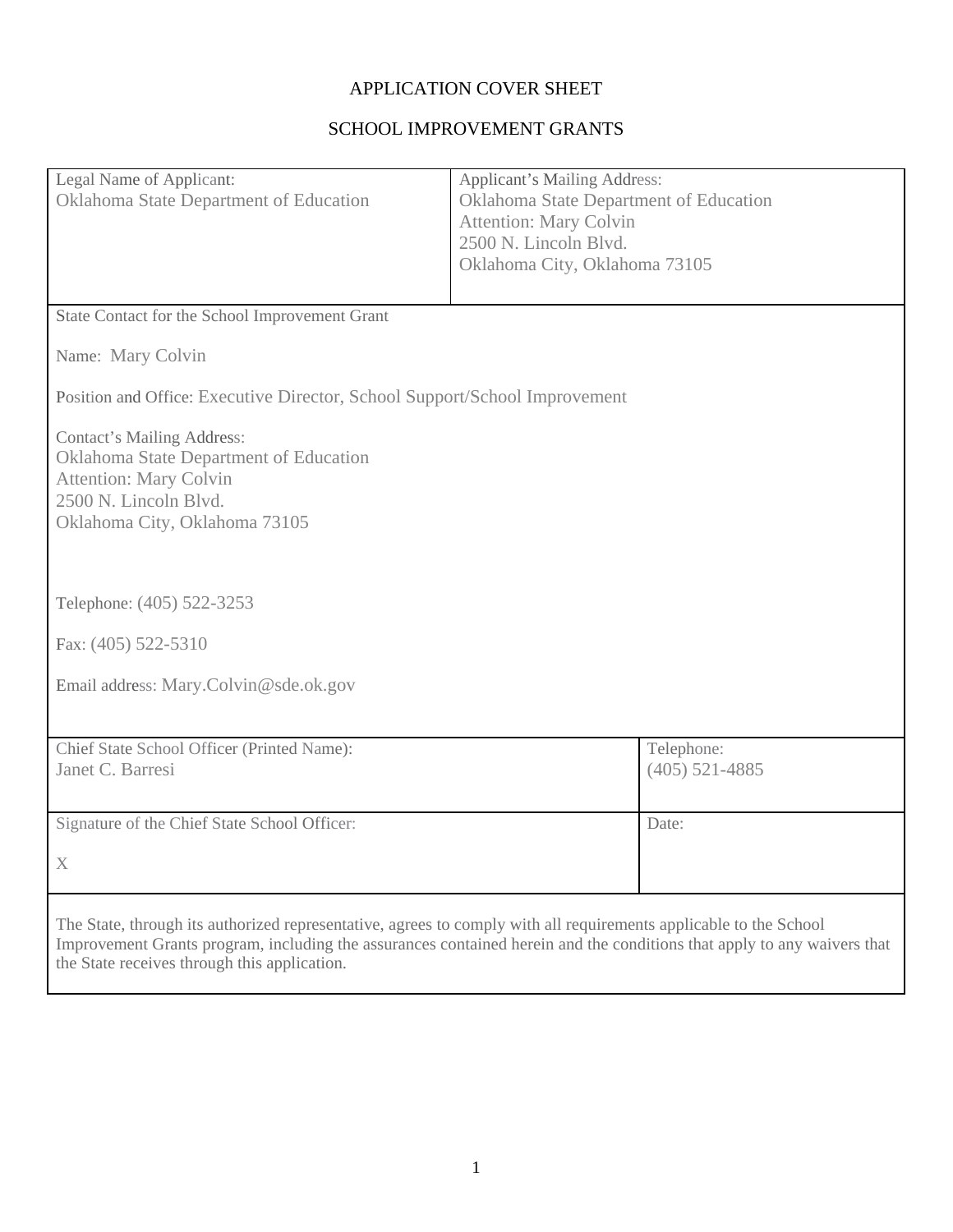## **FY 2011 NEW AWARDS APPLICATION CHECKLIST**

**Please use this checklist to indicate the changes the SEA elects to make to its FY 2011 application from its FY 2010 application. An SEA will be required to update Section D (Part 1): Timeline, but will have the option to retain all other sections from its FY 2010 application, including its lists of Tier I, II, and III schools.** 

|                                                                 | SEA elects to keep the same<br>definition of "persistently lowest-<br>achieving schools" (PLA schools)<br>as FY 2010                                                                                                                         | $\boxtimes$ SEA elects to revise its<br>definition of "persistently lowest-<br>achieving schools" (PLA schools)<br>for FY 2011       |  |
|-----------------------------------------------------------------|----------------------------------------------------------------------------------------------------------------------------------------------------------------------------------------------------------------------------------------------|--------------------------------------------------------------------------------------------------------------------------------------|--|
| <b>SECTION A: ELIGIBLE</b><br><b>SCHOOLS</b>                    | For an SEA keeping the same<br>definition of PLA schools, please<br>of the following<br>select one<br>options:<br>SEA elects not to generate new<br>lists of Tier I, Tier II, and Tier III<br>schools<br>SEA elects to generate new<br>lists | For an SEA revising its definition<br>of PLA schools, please select the<br>following option:<br>$\times$ SEA must generate new lists |  |
| <b>SECTION B: EVALUATION</b><br><b>CRITERIA</b>                 | $\boxtimes$ Same as FY 2010                                                                                                                                                                                                                  | Revised for FY 2011                                                                                                                  |  |
| <b>SECTION B-1: ADDITIONAL</b><br><b>EVALUATION CRITERIA</b>    | $\boxtimes$ Same as FY 2010                                                                                                                                                                                                                  | Revised for FY 2011                                                                                                                  |  |
| <b>SECTION C: CAPACITY</b>                                      | $\boxtimes$ Same as FY 2010                                                                                                                                                                                                                  | Revised for FY 2011                                                                                                                  |  |
| <b>SECTION D (PART 1):</b><br><b>TIMELINE</b>                   | $\boxtimes$ Revised for FY 2011                                                                                                                                                                                                              |                                                                                                                                      |  |
| <b>SECTION D (PARTS 2-8):</b><br><b>DESCRIPTIVE INFORMATION</b> | $\boxtimes$ Same as FY 2010                                                                                                                                                                                                                  | Revised for FY 2011                                                                                                                  |  |
| <b>SECTION E: ASSURANCES</b>                                    | $\boxtimes$ Assurances provided                                                                                                                                                                                                              |                                                                                                                                      |  |
| <b>SECTION F: SEA</b><br><b>RESERVATION</b>                     | $\boxtimes$ Same as FY 2010                                                                                                                                                                                                                  | Revised for FY 2011                                                                                                                  |  |
| <b>SECTION G: CONSULTATION</b><br><b>WITH STAKEHOLDERS</b>      | $\boxtimes$ Consultation with stakeholders provided                                                                                                                                                                                          |                                                                                                                                      |  |
| <b>SECTION H: WAIVERS</b>                                       | $\boxtimes$ Same as FY 2010                                                                                                                                                                                                                  | Revised for FY 2011                                                                                                                  |  |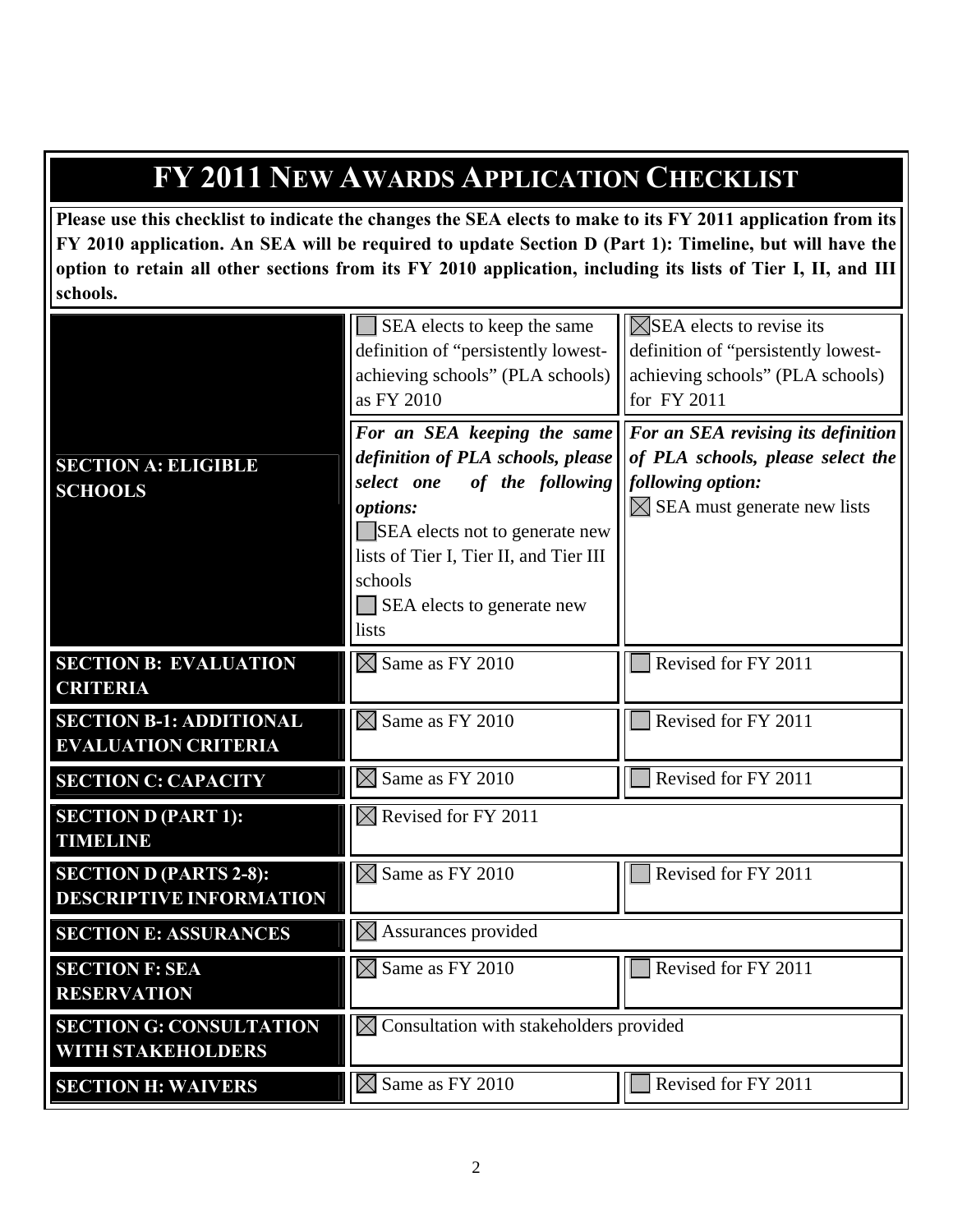## **PART I: SEA REQUIREMENTS**

As part of its FY 2011 application for a School Improvement Grant under section  $1003(g)$  of the ESEA, an SEA will be required to update its timeline, but may retain all other sections from its FY 2010 application, including its lists of Tier I, II, and III schools.

| <b>SECTION A: ELIGIBLE SCHOOLS</b>                             |                                                              |
|----------------------------------------------------------------|--------------------------------------------------------------|
| Definition of "persistently lowest-achieving                   | $\boxtimes$ Definition of "persistently lowest-achieving     |
| schools" (PLA schools) is same as FY 2010                      | schools" (PLA schools) is revised for FY 2011                |
| For an SEA keeping the same definition of PLA                  | <b>For an SEA revising its definition of PLA schools,</b>    |
| schools, please select one of the following options:           | please select the following option:                          |
| 1. The SEA elects not to generate new lists of Tier            | $\bowtie$ 1. SEA must generate new lists of Tier I, Tier II, |
| I, Tier II, and Tier III schools. The SEA does not need        | and Tier III schools because it has revised its              |
| to submit a new list for the FY 2011 application.              | definition of "persistently lowest-achieving schools."       |
| 2. SEA elects to generate new lists. Lists<br>submitted below. | Lists submitted below.                                       |

**Directions:** An SEA that elects to generate new lists or must generate new lists of Tier I, Tier II, and Tier III schools because it has revised its definition of "persistently lowest-achieving schools" must attach a table to its SIG application that include its lists of all Tier I, Tier II, and Tier III schools that are eligible for new awards.<sup>1</sup> An SEA that will not generate new lists of Tier I, Tier II, and Tier III schools does not need to submit a new list for the FY 2011 application.

SEAs that generate new lists should create this table in Excel using the format shown below. An example of the table has been provided for guidance.

| <b>SCHOOLS ELIGIBLE FOR FY 2011 SIG FUNDS</b> |             |                    |                                  |       |            |                  |                            |                                       |
|-----------------------------------------------|-------------|--------------------|----------------------------------|-------|------------|------------------|----------------------------|---------------------------------------|
| LEA NAME                                      | LEA NCES ID | <b>SCHOOL NAME</b> | <b>SCHOOL</b><br><b>NCES ID#</b> | TIER. | TIER<br>тт | <b>TIER</b><br>Ш | <b>GRAD</b><br><b>RATE</b> | <b>NEWLY</b><br>ELIGIBLE <sup>2</sup> |

<sup>1</sup> A "new award" is defined as an award of SIG funds to an LEA for a school that the LEA was not previously approved to serve with SIG funds in the school year for which funds are being awarded—in this case, the 2012–2013 school year. New awards may be made with the FY 2011 funds or any remaining FY 2009 or FY 2010 funds not already committed to grants made in earlier competitions.

<sup>2</sup> "Newly Eligible" refers to a school that was made eligible to receive SIG funds by the Consolidated Appropriations Act, 2010. A newly eligible school may be identified for Tier I or Tier II because it has not made adequate yearly progress for at least two consecutive years; is in the State's lowest quintile of performance based on proficiency rates on State's assessments; and is no higher achieving than the highest-achieving school identified by the SEA as a "persistently lowest-achieving school" or is a high school that has a graduation rate less than 60 percent over a number of years. For complete definitions of and additional information about "newly eligible schools," please refer to the FY 2010 SIG Guidance, questions A-20 to A-30.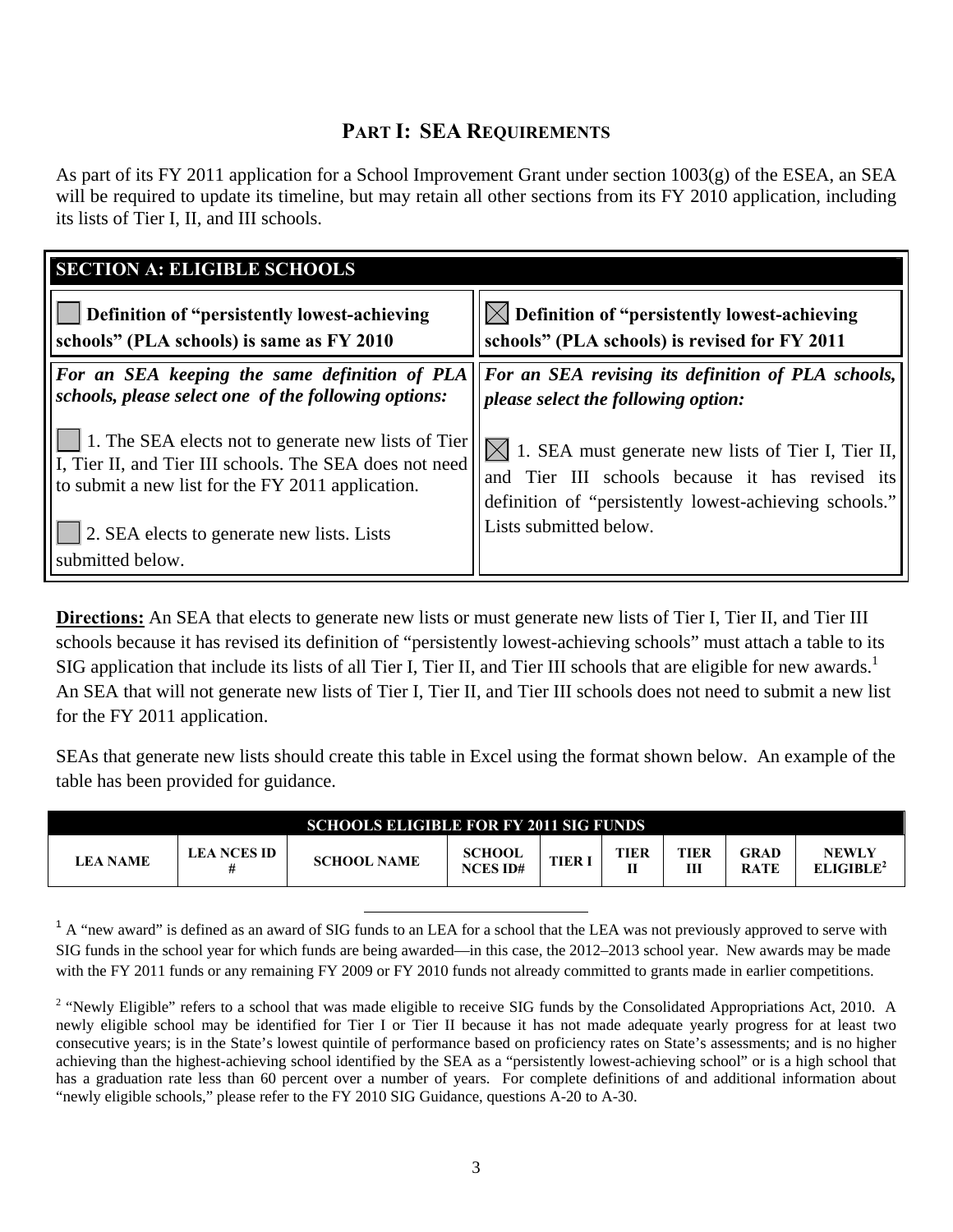| <b>SCHOOLS ELIGIBLE FOR FY 2011 SIG FUNDS</b> |                         |                      |                                  |              |                  |                  |                            |                                 |
|-----------------------------------------------|-------------------------|----------------------|----------------------------------|--------------|------------------|------------------|----------------------------|---------------------------------|
| <b>LEA NAME</b>                               | <b>LEA NCES ID</b><br># | <b>SCHOOL NAME</b>   | <b>SCHOOL</b><br><b>NCES ID#</b> | <b>TIERI</b> | <b>TIER</b><br>Н | <b>TIER</b><br>Ш | <b>GRAD</b><br><b>RATE</b> | <b>NEWLY</b><br><b>ELIGIBLE</b> |
| LEA <sub>1</sub>                              | ##                      | <b>HARRISON ES</b>   | ##                               | X            |                  |                  |                            |                                 |
| LEA <sub>1</sub>                              | ##                      | <b>MADISON ES</b>    | ##                               | X            |                  |                  |                            |                                 |
| LEA <sub>1</sub>                              | ##                      | <b>TAYLOR MS</b>     | ##                               |              |                  | X                |                            | X                               |
| LEA <sub>2</sub>                              | ##                      | <b>WASHINGTON ES</b> | ##                               | X            |                  |                  |                            |                                 |
| LEA <sub>2</sub>                              | ##                      | <b>FILLMORE HS</b>   | ##                               |              |                  | X                |                            |                                 |
| LEA <sub>3</sub>                              | ##                      | <b>TYLER HS</b>      | ##                               |              | X                |                  | X                          |                                 |
| LEA4                                          | ##                      | VAN BUREN MS         | ##                               | X            |                  |                  |                            |                                 |
| LEA4                                          | ##                      | POLK ES              | ##                               |              |                  | X                |                            |                                 |

#### **EXAMPLE:**

**Oklahoma's Definition of Lowest Performing Schools-Priority Schools:** On February 8, 2012 the United States Department of Education approved Oklahoma's ESEA Flexibility Waiver. In the Waiver, Oklahoma included a list of Priority Schools, which are the lowest performing in the State. The **Priority School definition (as modified from ESEA Flexibility for Oklahoma)**: A school that, based on scores on the most recent administrations as well as prior administrations of the state assessments in reading and mathematics used in the prior accountability system, has been identified as among the lowest-performing in the State. The total number of Priority Schools in the State must be at least five percent of the Title I schools in the State. Any sections that formally apply to Tier I, Tier II, and Tier II schools now apply to Priority Schools.

A Priority School is: (1) a Title I school among the lowest five percent of Title I schools in the State based on the achievement of the "all students" group in terms of proficiency on the statewide assessments that are part of the SEA's differentiated recognition, accountability, and support system, combined, and has demonstrated a lack of progress on those assessments over a number of years in the "all students" group; (2) a school among the lowest five percent of all schools in the State based on the achievement of the "all students" group in terms of proficiency on the statewide assessments that are part of the SEA's differentiated recognition, accountability, and support system, combined, and has demonstrated a lack of progress on those assessments over a number of years in the "all students" group; (3) a Title I-participating, a Title I-eligible, and/or a non-Title I high school with a graduation rate less than 60 percent over for three consecutive years a number of years; or (4) All Tier I schools receiving SIG funds to implement a school intervention model will be named as Priority Schools a Priority School under the SIG program that is using SIG funds to implement a school intervention model. Schools currently receiving the SIG grant are not eligible to apply for this competition.

**See Attachment 1 for a complete list of Priority Schools.** 

Additionally, references made throughout the application to school improvement, corrective action, and restructuring, no longer exists under the ESEA Flexibility Waiver for Oklahoma**.**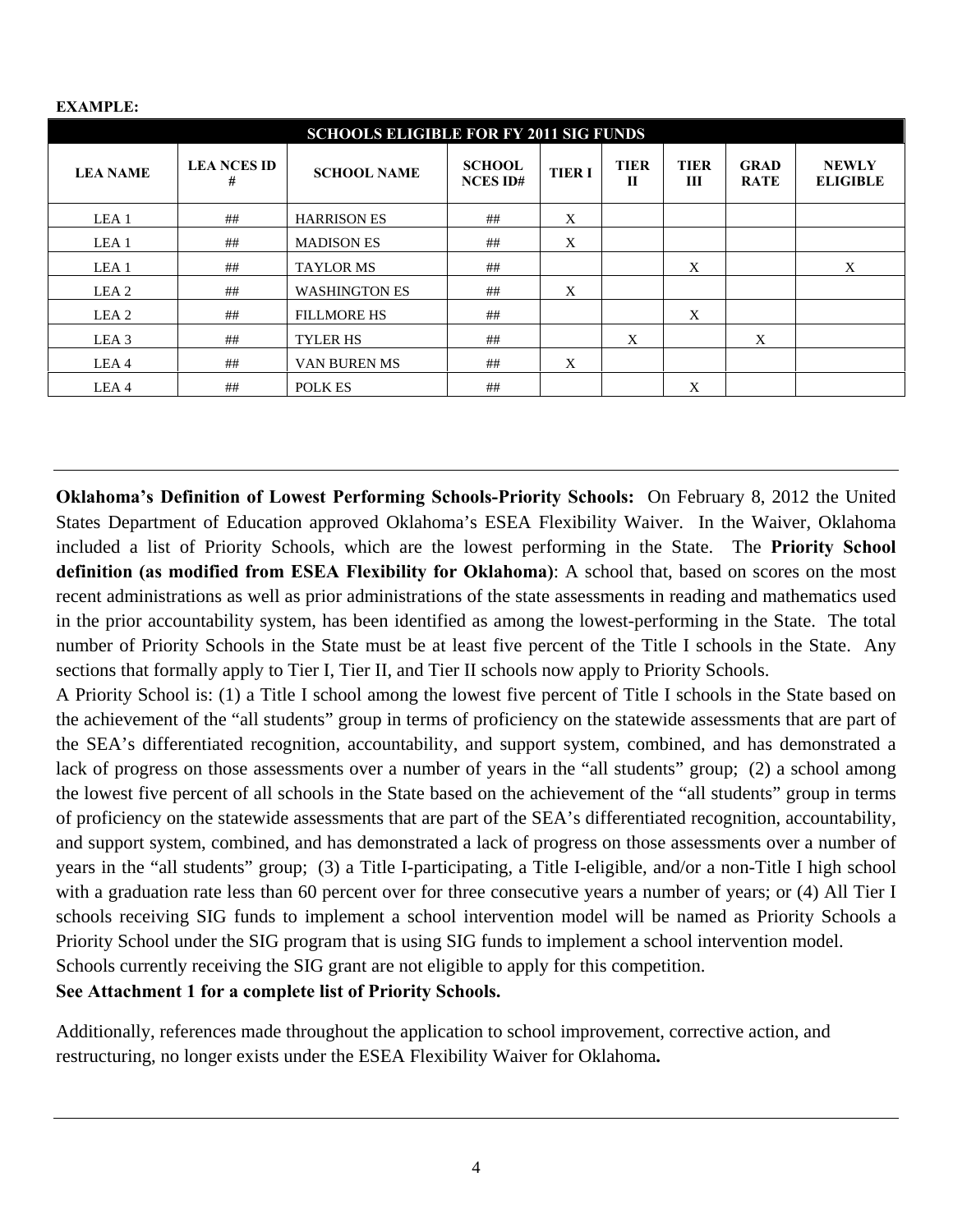**Directions:** All SEAs are required to list any LEAs with one or more schools for which funding under previously awarded SIG grants will not be renewed. For each such school, note the amount of unused remaining funds and explain how the SEA or LEA plans to use those funds (e.g., reallocate to other schools with SIG grants or retain for a future SIG competition).

| <b>LEA NAME</b>     | <b>SCHOOL NAME</b> | <b>DESCRIPTION OF HOW REMAINING FUNDS WERE OR</b> | <b>AMOUNT OF</b>       |
|---------------------|--------------------|---------------------------------------------------|------------------------|
|                     |                    | WILL BE USED                                      | <b>REMAINING FUNDS</b> |
| <b>Tulsa Public</b> | Will Rogers High   | *Remaining (Project 537) funds were reallocated   | 3,126,884.70           |
| Schools             | School             | to previously awarded Cohort I schools and        |                        |
|                     |                    | retained for this (Cohort 3) SIG competition      |                        |
| <b>Tulsa Public</b> | Gilcrease Middle   | *Remaining (Project 537) funds were reallocated   | 4,139,310.89           |
| Schools             | School             | to previously awarded Cohort I schools and        |                        |
|                     |                    | retained for this (Cohort 3) SIG competition      |                        |
|                     |                    | Total FY09 (Project 537) funds after termination  | 7,266,195.59           |
|                     |                    | of schools.                                       |                        |
|                     |                    | Reallocated funds paid out to Cohort I SIG        |                        |
|                     |                    | schools                                           |                        |
|                     |                    | F.D. Moon                                         | $\overline{0}$         |
|                     |                    | <b>US</b> Grant                                   | 215,710.00             |
|                     |                    | Nathan Hale                                       | 215,710.00             |
|                     |                    | Central                                           | 125,000.00             |
|                     |                    | <b>East Central</b>                               | 627,879.00             |
|                     |                    | Clinton                                           | 183,400.00             |
|                     |                    | Douglas                                           | 362,929.00             |
|                     |                    | Crutcho                                           | 629,170.21             |
|                     |                    | Total                                             | 2,144,088.21           |
|                     |                    | Undistributed funds from Cohort 1 (Project 519)   | \$261,287.35           |
|                     |                    |                                                   |                        |
|                     |                    |                                                   |                        |
|                     |                    | <b>TOTAL AMOUNT OF REMAINING FUNDS:</b>           | \$5,383,394.73         |

\*During the 2011-2012 school year, Tulsa Public Schools (TPS) restructured their schools. Will Rogers High School and Gilcrease Middle School were reconfigured with different grade levels and different students. The SIG awards were not allowed to continue in these schools. After consultation with the USDE, it was determined that some of the TPS SIG funds could be reallocated to the current SIG schools. The Oklahoma State Department of Education stayed within the guidelines of each school receiving no more than \$2,000,000 per year and awarded funds aligned with SIG goals to schools in Cohort I. The remaining funds are \$ 5,122,107.38, which will be used to support this application's competition as well as undistributed funds in the amount of \$261,281.35. There were seven previously awarded Cohort I schools that received these reallocated funds based on a needs assessment. The amount of funds reallocated to Cohort I schools was in the amount of 2,144,088.21.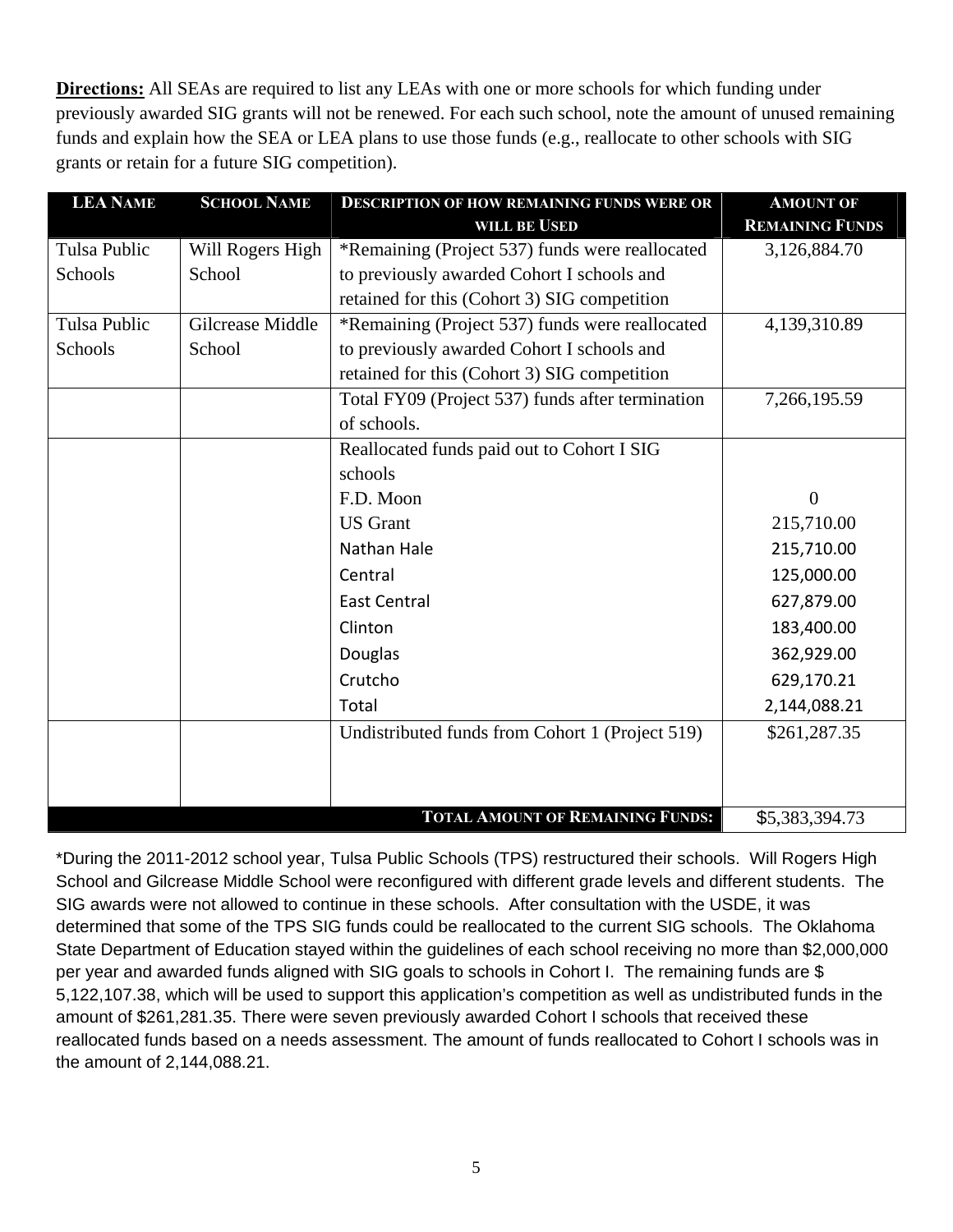**Directions:** In the boxes below, provide updates to any sections, if any, the SEA elects to revise. The only section the SEA will be required to update is *Section D (Part 1): Timeline*. The SEA does not need to resubmit information for any section in which it elects to use the same criteria as its FY 2010 SIG application. See Appendix A for guidelines on the information required for revised sections.

| <b>SECTION B: EVALUATION CRITERIA</b>                                                                                                                |                                                                                                      |
|------------------------------------------------------------------------------------------------------------------------------------------------------|------------------------------------------------------------------------------------------------------|
| $ \bigotimes$ SEA is using the same information in this<br>section as in its FY 2010 application. The SEA does<br>not need to resubmit this section. | SEA has revised the information in this section<br>   for FY 2011. Updated information listed below. |
|                                                                                                                                                      | N/A                                                                                                  |

| <b>SECTION B-1: ADDITIONAL EVALUATION CRITERIA FOR PRE-IMPLEMENTATION</b>                                                                           |                                                                                                                     |  |  |  |
|-----------------------------------------------------------------------------------------------------------------------------------------------------|---------------------------------------------------------------------------------------------------------------------|--|--|--|
| $ \boxtimes$ SEA is using the same information in this<br>section as in its FY 2010 application. The SEA does<br>not need to resubmit this section. | $\blacksquare$ SEA has revised the information in this section<br>   for FY 2011. Updated information listed below. |  |  |  |
| N/A                                                                                                                                                 |                                                                                                                     |  |  |  |

| <b>SECTION C: CAPACITY</b>                                                                                                                           |                                                                                                                     |
|------------------------------------------------------------------------------------------------------------------------------------------------------|---------------------------------------------------------------------------------------------------------------------|
| $ \triangle $ SEA is using the same information in this<br>section as in its FY 2010 application. The SEA does<br>not need to resubmit this section. | $\blacksquare$ SEA has revised the information in this section<br>   for FY 2011. Updated information listed below. |
|                                                                                                                                                      | N/A                                                                                                                 |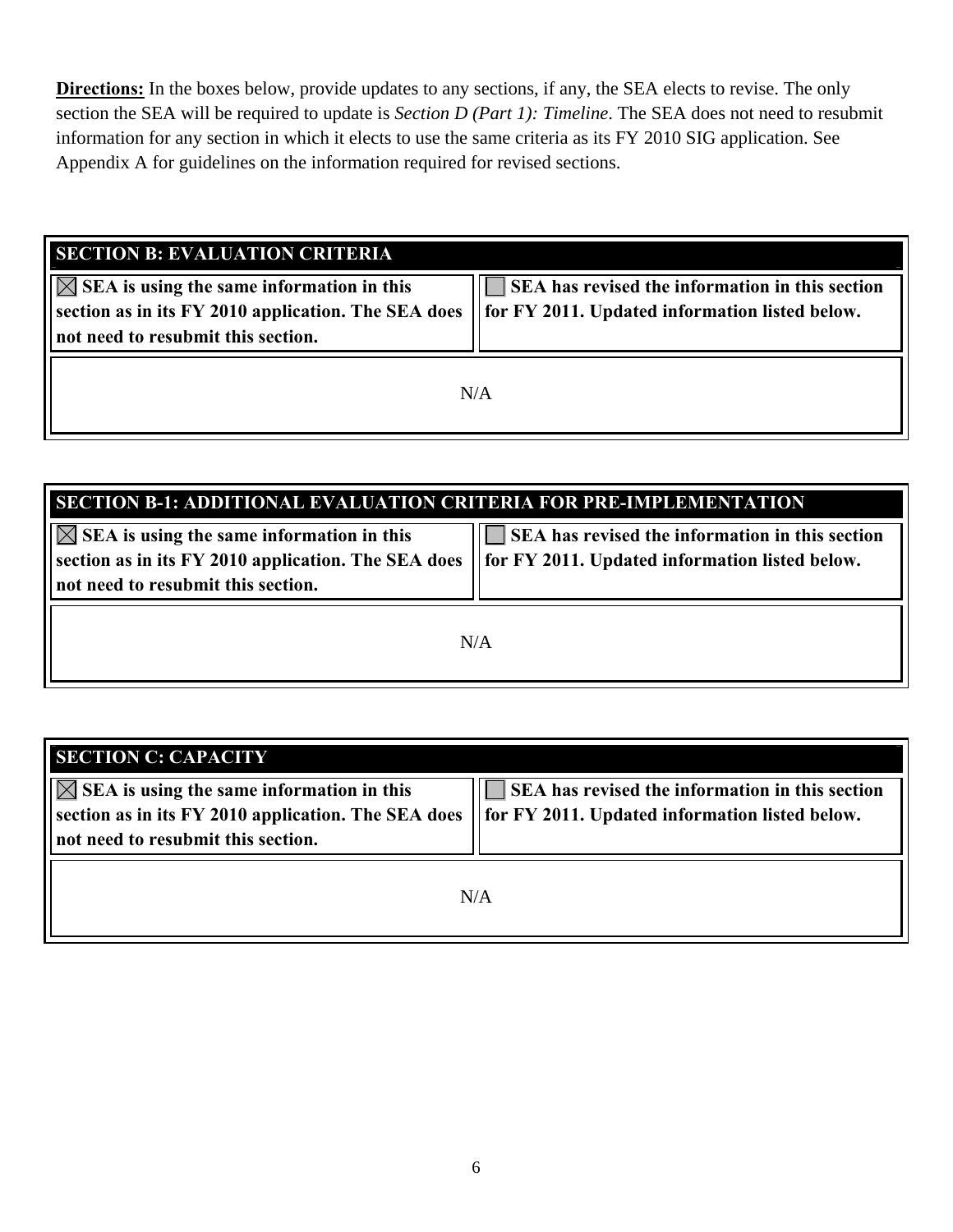## **SECTION D (PART 1): TIMELINE:** An SEA must describe its process and timeline for approving LEA applications.

| <b>Action Step</b>                                                                                                           | Date                                           |
|------------------------------------------------------------------------------------------------------------------------------|------------------------------------------------|
| 1. SEA will distribute the LEA grant applications to all<br>eligible LEAs via e-mail and postal mail.                        | Monday, March 26, 2012                         |
| 2. LEA letter of intent to apply due via email (followed by a<br>hard copy via mail)                                         | Wednesday, March 28, 2012                      |
| 3. SEA will provide a technical assistance meeting for all<br>LEAs that intend to submit an application.<br>Videoconference. | Wednesday, March 28, 2012<br>1:30- 3:30 p.m.   |
| 4. Question and Answer videoconference for SIG Principals<br>and others                                                      | Wednesday, April 4, 2012<br>$1:30 - 3:30$ p.m. |
| 5. The SEA will provide a Webinar for technical assistance<br>with guidelines and applications.                              | Thursday, April 5,<br>9:00 a.m. and 1:30 p.m.  |
| Original copy of LEA application is due to the SEA.<br>6.                                                                    | Friday, April 20, 2012                         |
| SEA panel will review the application and feedback will<br>7.<br>be provided to the LEA.                                     | Monday, April 23-<br>Wednesday, April 25       |
| 8. LEA applications for three year awards will be approved<br>by the Oklahoma State Board of Education.                      | Thursday, April 26, 2012                       |
| 9. SIG Overview meeting                                                                                                      | Monday, April 30, 2012                         |
| 10. Pre-Implementation period for LEAs.                                                                                      | Tuesday, May 1, 2012                           |
| 11. All approved LEAs will be posted on the OSDE Web site.                                                                   | Friday, May 25, 2012                           |
| 12. SIG Principals' Academy                                                                                                  | Wednesday, June 6-<br>Thursday, June 7, 2012   |
| 13. Full-Implementation begins (intervention model selected)                                                                 | Monday, August 27, 2012                        |

## **SECTION D (PARTS 2-8) DESCRIPTIVE INFORMATION:**

 **SEA is using the same information in this section as in its FY 2010 application. The SEA does not need to resubmit this section.** 

x **SEA has revised the information in this section for FY 2011. Updated information listed below.** 

See section D: (5) for response addressing prioritizing schools if the SEA does not have sufficient funds to serve all eligible schools for which each LEA applies.

## **SECTION E: ASSURANCES**

**□By checking this box and submitting this application, the SEA agrees to follow the assurances listed in its FY 2010 SIG application.**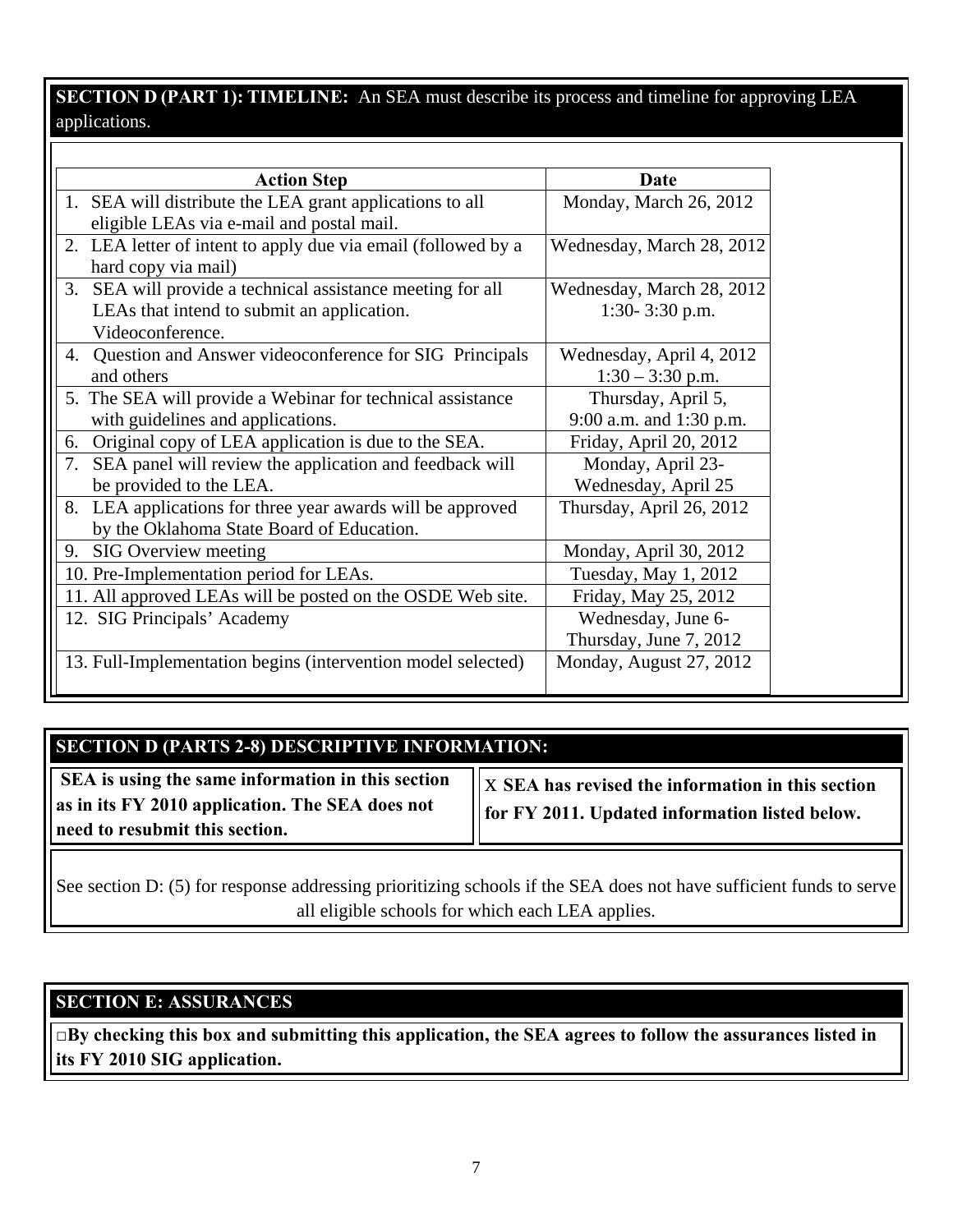| <b>SECTION F: SEA RESERVATION</b>                                                                                                                   |                                                                                                               |
|-----------------------------------------------------------------------------------------------------------------------------------------------------|---------------------------------------------------------------------------------------------------------------|
| $ \boxtimes$ SEA is using the same information in this<br>section as in its FY 2010 application. The SEA does<br>not need to resubmit this section. | SEA has revised the information in this section<br><b>Solution</b> FY 2011. Updated information listed below. |
|                                                                                                                                                     | N/A                                                                                                           |

## **SECTION G: CONSULTATION WITH STAKEHOLDERS**

 $\boxtimes$  By checking this box, the SEA assures that it has consulted with its Committee of Practitioners **regarding the information set forth in its application. No other individuals or groups were consulted with regarding the application.** 

## **SECTION H: WAIVERS:** SEAs are invited to request waivers of the requirements set forth below. An SEA must check the corresponding box(es) to indicate which waiver(s) it is requesting.

## **WAIVERS OF SEA REQUIREMENTS**

**Oklahoma State Department of Education** requests a waiver of the State-level requirements it has indicated below. The State believes that the requested waiver(s) will increase its ability to implement the SIG program effectively in eligible schools in the State in order to improve the quality of instruction and raise the academic achievement of students in Tier I, Tier II, and Tier III schools.

#### **Waiver 1: Tier II waiver**

#### **Note: An SEA that requested and received the Tier II waiver for its FY 2010 definition of "persistently lowest achieving schools" should request the waiver again only if it is generating new lists of Tier I, Tier II, and Tier III schools.**

In order to enable the State to generate new lists of Tier I, Tier II, and Tier III schools for its FY 2011 competition, waive paragraph (a)(2) of the definition of "persistently lowest-achieving schools" in Section I.A.3 of the SIG final requirements and incorporation of that definition in identifying Tier II schools under Section I.A.1(b) of those requirements to permit the State to include, in the pool of secondary schools from which it determines those that are the persistently lowest-achieving schools in the State, secondary schools participating under Title I, Part A of the ESEA that have not made adequate yearly progress (AYP) for at least two consecutive years or are in the State's lowest quintile of performance based on proficiency rates on the State's assessments in reading/language arts and mathematics combined.

#### Assurance

The State assures that it will include in the pool of schools from which it identifies its Tier II schools all Title I secondary schools not identified in Tier I that either (1) have not made AYP for at least two consecutive years; or (2) are in the State's lowest quintile of performance based on proficiency rates on the State's assessments in reading/language arts and mathematics combined. Within that pool, the State assures that it will identify as Tier II schools the persistently lowest-achieving schools in accordance with its approved definition. The State is attaching the list of schools and their level of achievement (as determined under paragraph (b) of the definition of "persistently lowest-achieving schools") that would be identified as Tier II schools without the waiver and those that would be identified with the waiver. The State assures that it will ensure that any LEA that chooses to use SIG funds in a Title I secondary school that becomes an eligible Tier II school based on this waiver will comply with the SIG final requirements for serving that school.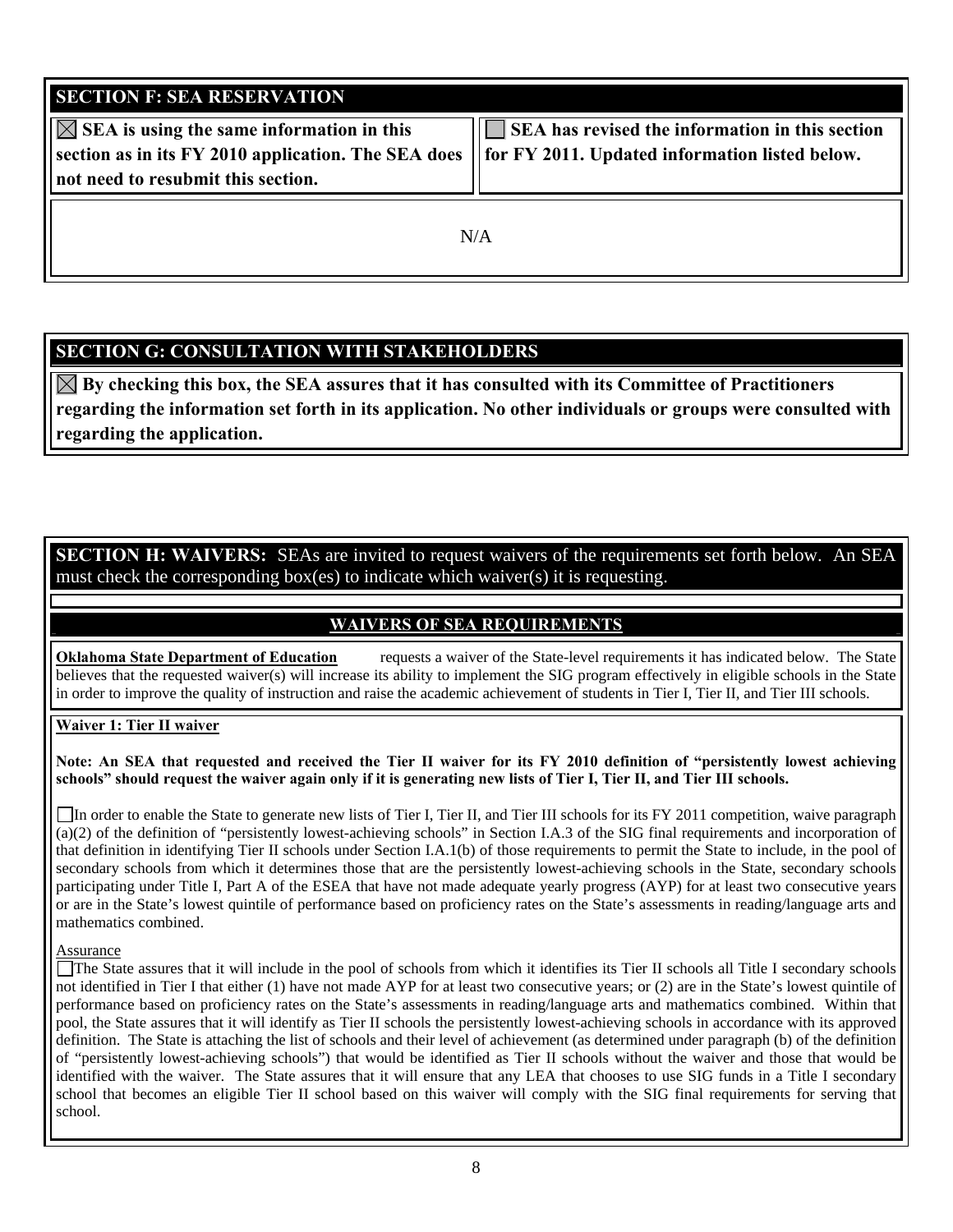#### **Waiver 2: n-size waiver**

#### **Note: An SEA that requested and received the n-size waiver for its FY 2010 definition of "persistently lowest-achieving schools" should request the waiver again only if it is generating new lists of Tier I, Tier II, and Tier III schools.**

In order to enable the State to generate new lists of Tier I, Tier II, and Tier III schools for its FY 2011 competition, waive the definition of "persistently lowest-achieving schools" in Section I.A.3 of the SIG final requirements and the use of that definition in Section I.A.1(a) and (b) of those requirements to permit the State to exclude, from the pool of schools from which it identifies the persistently lowest-achieving schools for Tier I and Tier II, any school in which the total number of students in the "all students" group in the grades assessed is less than **[Please indicate number] .** 

#### Assurance

The State assures that it determined whether it needs to identify five percent of schools or five schools in each tier prior to excluding small schools below its "minimum n." The State is attaching, and will post on its Web site, a list of the schools in each tier that it will exclude under this waiver and the number of students in each school on which that determination is based. The State will include its "minimum n" in its definition of "persistently lowest-achieving schools." In addition, the State will include in its list of Tier III schools any schools excluded from the pool of schools from which it identified the persistently lowest-achieving schools in accordance with this waiver.

#### **Waiver 3: New list waiver**

 Because the State does not elect to generate new lists of Tier I, Tier II, and Tier III schools, waive Sections I.A.1 and II.B.10 of the SIG final requirements to permit the State to use the same Tier I, Tier II, and Tier III lists it used for its FY 2010 competition.

## **WAIVERS OF LEA REQUIREMENTS**

**Enter State Name Here** requests a waiver of the requirements it has indicated below. These waivers would allow any local educational agency (LEA) in the State that receives a School Improvement Grant to use those funds in accordance with the final requirements for School Improvement Grants and the LEA's application for a grant.

The State believes that the requested waiver(s) will increase the quality of instruction for students and improve the academic achievement of students in Tier I, Tier II, and Tier III schools by enabling an LEA to use more effectively the school improvement funds to implement one of the four school intervention models in its Tier I, Tier II, or Tier III schools. The four school intervention models are specifically designed to raise substantially the achievement of students in the State's Tier I, Tier II, and Tier III schools.

**Waiver 4: School improvement timeline waiver** 

**Note: An SEA that requested and received the school improvement timeline waiver for the FY 2010 competition and wishes to also receive the waiver for the FY 2011 competition must request the waiver again in this application.**

**Schools that started implementation of a turnaround or restart model in the 2010-2011 or 2011-2012 school years cannot request this waiver to "start over" their school improvement timeline again.** 

Waive section 1116(b)(12) of the ESEA to permit LEAs to allow their Tier I, Tier II, and Tier III Title I participating schools that will fully implement a turnaround or restart model beginning in the 2012–2013 school year to "start over" in the school improvement timeline.

#### Assurances

The State assures that it will permit an LEA to implement this waiver only if the LEA receives a School Improvement Grant and requests the waiver in its application as part of a plan to implement the turnaround or restart model beginning in 2011–2012 in a school that the SEA has approved it to serve. As such, the LEA may only implement the waiver in Tier I, Tier II, and Tier III schools, as applicable, included in its application.

The State assures that, if it is granted this waiver, it will submit to the U.S. Department of Education a report that sets forth the name and NCES District Identification Number for each LEA implementing a waiver.

#### **Waiver 5: Schoolwide program waiver**

**Note: An SEA that requested and received the schoolwide program waiver for the FY 2010 competition and wishes to also receive the waiver for the FY 2011 competition must request the waiver again in this application.**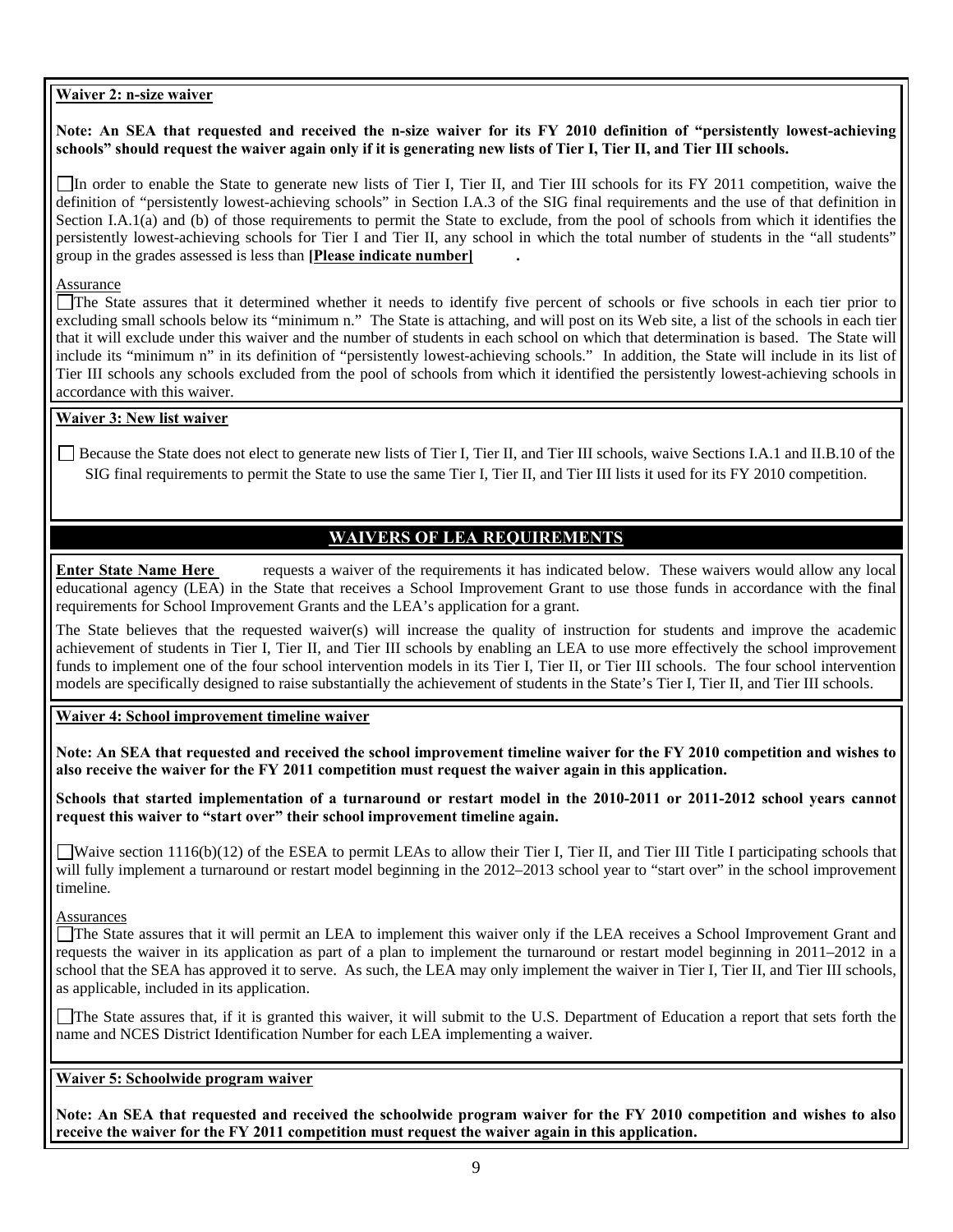Waive the 40 percent poverty eligibility threshold in section  $1114(a)(1)$  of the ESEA to permit LEAs to implement a schoolwide program in a Tier I, Tier II, or Tier III Title I participating school that does not meet the poverty threshold and is fully implementing one of the four school intervention models.

#### **Assurances**

The State assures that it will permit an LEA to implement this waiver only if the LEA receives a School Improvement Grant and requests to implement the waiver in its application. As such, the LEA may only implement the waiver in Tier I, Tier II, and Tier III schools, as applicable, included in its application.

The State assures that, if it is granted this waiver, it will submit to the U.S. Department of Education a report that sets forth the name and NCES District Identification Number for each LEA implementing a waiver.

#### **ASSURANCE OF NOTICE AND COMMENT PERIOD – APPLIES TO ALL WAIVER REQUESTS (Must check if requesting one or more waivers)**

The State assures that, prior to submitting its School Improvement Grant application, the State provided all LEAs in the State that are eligible to receive a School Improvement Grant with notice and a reasonable opportunity to comment on its waiver request(s) and has attached a copy of that notice as well as copies of any comments it received from LEAs. The State also assures that it provided notice and information regarding the above waiver request(s) to the public in the manner in which the State customarily provides such notice and information to the public (*e.g.*, by publishing a notice in the newspaper; by posting information on its Web site) and has attached a copy of, or link to, that notice.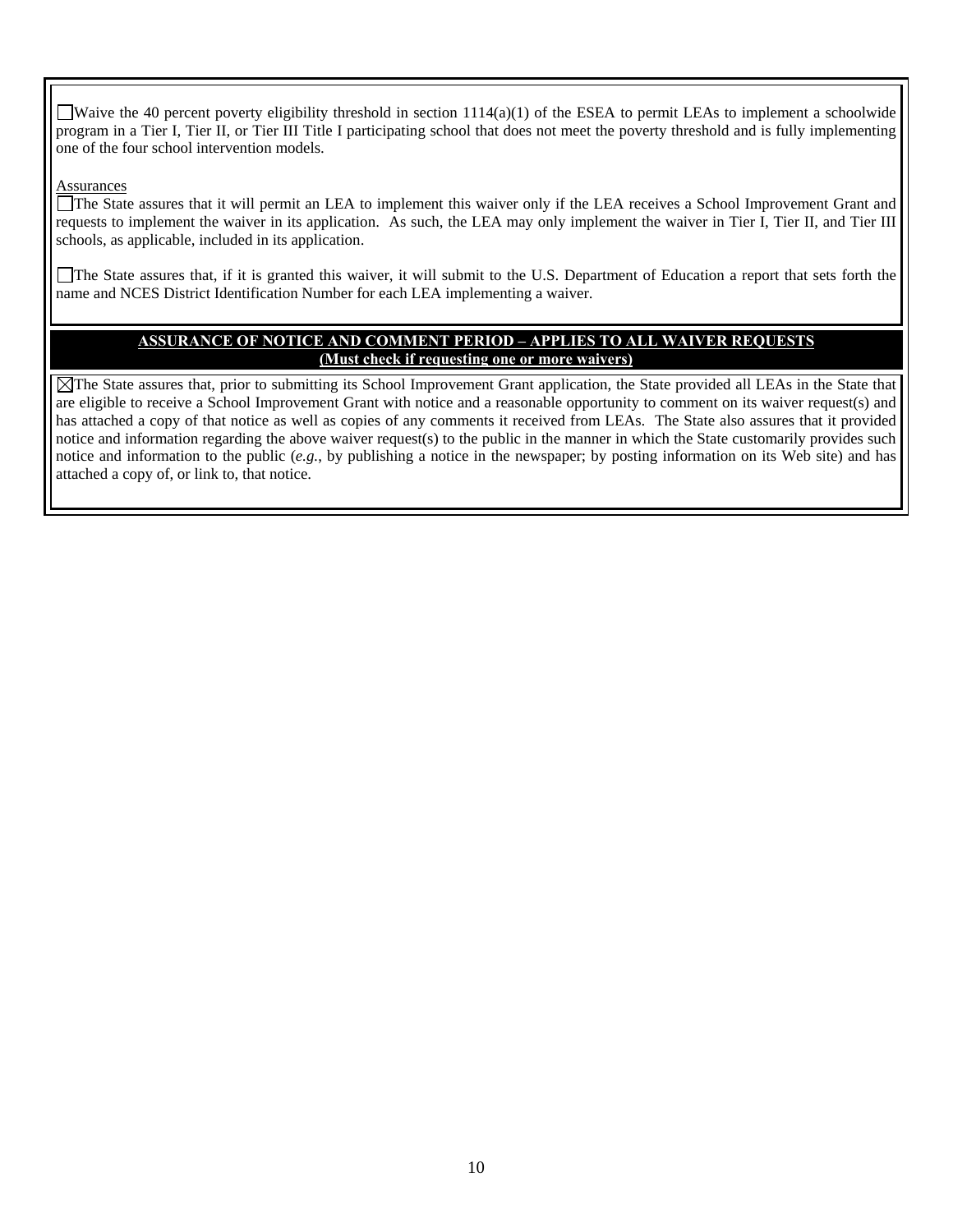## **PART II: LEA APPLICATION**

An SEA must develop an LEA application form that it will use to make subgrants of school improvement funds to eligible LEAs.

| <b>LEA APPLICATION</b>                                                                                                     |                                                                                                                                                                                                     |  |  |
|----------------------------------------------------------------------------------------------------------------------------|-----------------------------------------------------------------------------------------------------------------------------------------------------------------------------------------------------|--|--|
| SEA is using the same FY 2010 LEA application $  \times$ SEA has revised its LEA application form for<br>form for FY 2011. | FY 2011.                                                                                                                                                                                            |  |  |
| The SEA does not need to resubmit the LEA<br>application.                                                                  | The SEA must submit its LEA application form<br>with its application to the Department for a School<br>Improvement Grant. The SEA should attach the<br>LEA application form in a separate document. |  |  |

## **LEA APPLICATION REQUIREMENTS**

The LEA application form that the SEA uses must contain, at a minimum, the information set forth below. An SEA may include other information that it deems necessary in order to award school improvement funds to its LEAs.

## **A. SCHOOLS TO BE SERVED: An LEA must include the following information with respect to the schools it will serve with a School Improvement Grant.**

An LEA must identify each Tier I, Tier II, and Tier III school the LEA commits to serve and identify the model that the LEA will use in each Tier I and Tier II school.

| <b>SCHOOL</b>                                                                                                                                                     | <b>NCES</b> | <b>TIER</b> | TIER | TIER | <b>INTERVENTION (TIER I AND II ONLY)</b> |         |         |                |
|-------------------------------------------------------------------------------------------------------------------------------------------------------------------|-------------|-------------|------|------|------------------------------------------|---------|---------|----------------|
| <b>NAME</b>                                                                                                                                                       | ID#         |             | Ш    | Ш    | turnaround                               | restart | closure | transformation |
|                                                                                                                                                                   |             |             |      |      |                                          |         |         |                |
|                                                                                                                                                                   |             |             |      |      |                                          |         |         |                |
|                                                                                                                                                                   |             |             |      |      |                                          |         |         |                |
|                                                                                                                                                                   |             |             |      |      |                                          |         |         |                |
|                                                                                                                                                                   |             |             |      |      |                                          |         |         |                |
|                                                                                                                                                                   |             |             |      |      |                                          |         |         |                |
| Note: An LEA that has nine or more Tier I and Tier II schools may not implement the transformation model<br>$\parallel$ in more than 50 percent of those schools. |             |             |      |      |                                          |         |         |                |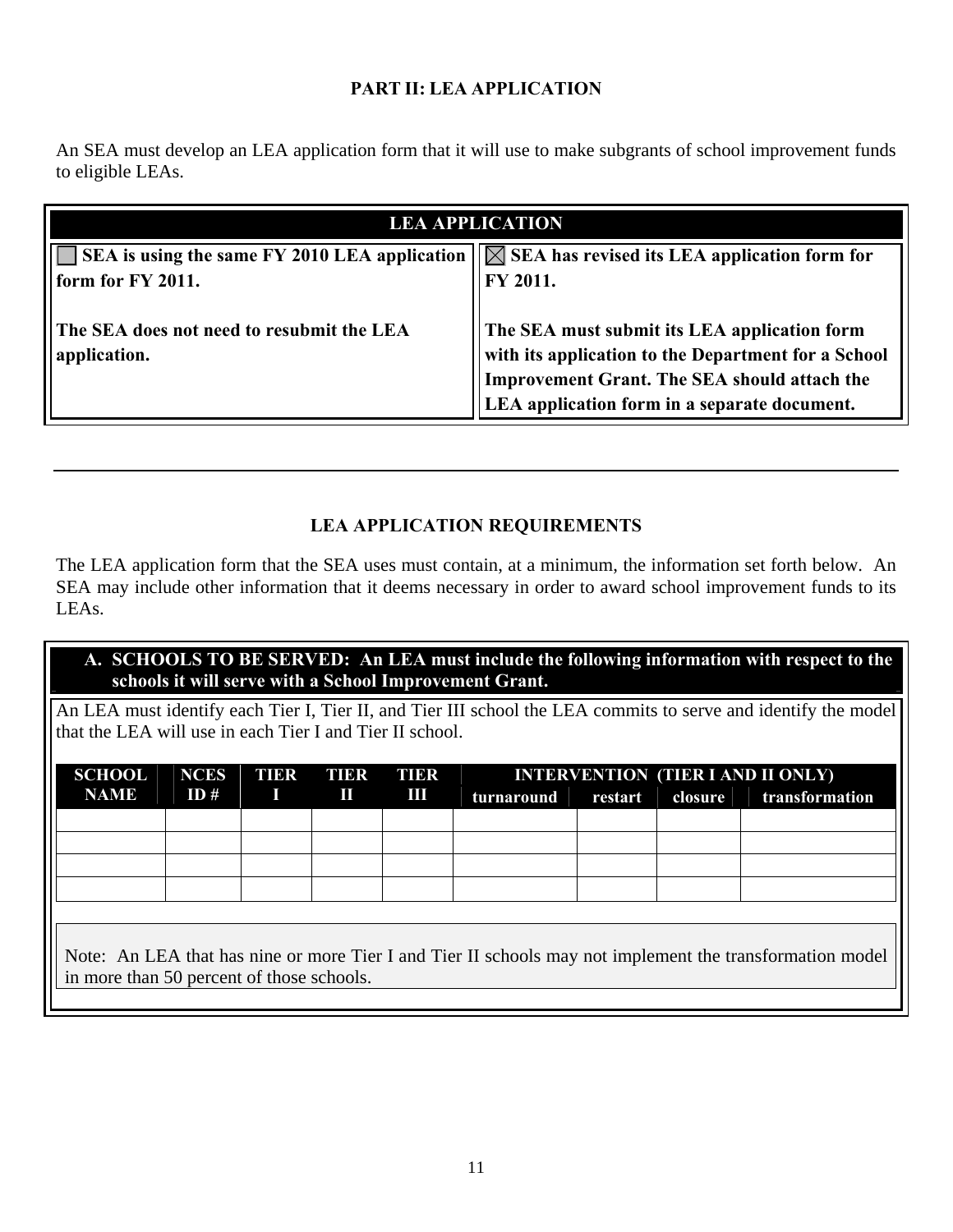### **B. DESCRIPTIVE INFORMATION: An LEA must include the following information in its application for a School Improvement Grant.**

- **(1)** For each Tier I and Tier II school that the LEA commits to serve, the LEA must demonstrate that—
	- The LEA has analyzed the needs of each school and selected an intervention for each school; and
	- The LEA has the capacity to use school improvement funds to provide adequate resources and related support to each Tier I and Tier II school identified in the LEA's application in order to implement, fully and effectively, the required activities of the school intervention model it has selected.
- **(2)** If the LEA is not applying to serve each Tier I school, the LEA must explain why it lacks capacity to serve each Tier I school.
- **(3)** The LEA must describe actions it has taken, or will take, to—
	- Design and implement interventions consistent with the final requirements;
	- Recruit, screen, and select external providers, if applicable, to ensure their quality;
	- Align other resources with the interventions;
	- Modify its practices or policies, if necessary, to enable its schools to implement the interventions fully and effectively; and
	- Sustain the reforms after the funding period ends.
- **(4)** The LEA must include a timeline delineating the steps it will take to implement the selected intervention in each Tier I and Tier II school identified in the LEA's application.
- **(5)** The LEA must describe the annual goals for student achievement on the State's assessments in both reading/language arts and mathematics that it has established in order to monitor its Tier I and Tier II schools that receive school improvement funds.
- **(6)** For each Tier III school the LEA commits to serve, the LEA must identify the services the school will receive or the activities the school will implement.
- **(7)** The LEA must describe the goals it has established (subject to approval by the SEA) in order to hold accountable its Tier III schools that receive school improvement funds.
- **(8)** As appropriate, the LEA must consult with relevant stakeholders regarding the LEA's application and implementation of school improvement models in its Tier I and Tier II schools.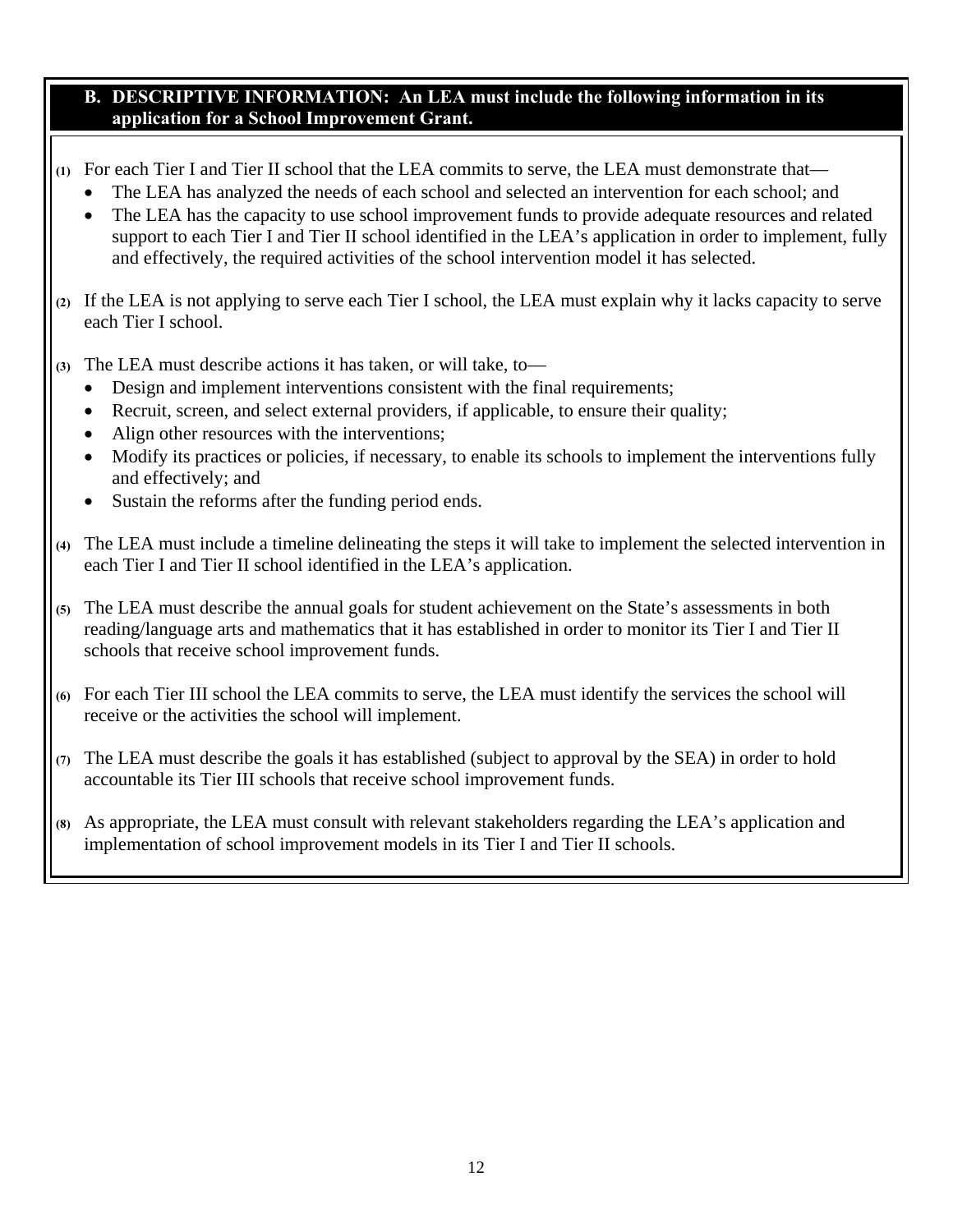#### **C. BUDGET: An LEA must include a budget that indicates the amount of school improvement funds the LEA will use each year in each Tier I, Tier II, and Tier III school it commits to serve.**

The LEA must provide a budget that indicates the amount of school improvement funds the LEA will use each year to—

- Implement the selected model in each Tier I and Tier II school it commits to serve;
- Conduct LEA-level activities designed to support implementation of the selected school intervention models in the LEA's Tier I and Tier II schools; and
- Support school improvement activities, at the school or LEA level, for each Tier III school identified in the LEA's application.

Note: An LEA's budget should cover three years of full implementation and be of sufficient size and scope to implement the selected school intervention model in each Tier I and Tier II school the LEA commits to serve. Any funding for activities during the pre-implementation period must be included in the first year of the LEA's three-year budget plan.

An LEA's budget for each year may not exceed the number of Tier I, Tier II, and Tier III schools it commits to serve multiplied by \$2,000,000 or no more than \$6,000,000 over three years.

#### **Example:**

| <b>LEA XX BUDGET</b>        |                           |                                 |                      |                      |                         |  |  |
|-----------------------------|---------------------------|---------------------------------|----------------------|----------------------|-------------------------|--|--|
|                             | <b>Year 1 Budget</b>      |                                 | <b>Year 2 Budget</b> | <b>Year 3 Budget</b> | <b>Three-Year Total</b> |  |  |
|                             | <b>Pre-implementation</b> | Year 1 - Full<br>Implementation |                      |                      |                         |  |  |
| Tier I ES#1                 | \$257,000                 | \$1,156,000                     | \$1,325,000          | \$1,200,000          | \$3,938,000             |  |  |
| Tier I ES#2                 | \$125,500                 | \$890,500                       | \$846,500            | \$795,000            | \$2,657,500             |  |  |
| Tier I MS #1                | \$304,250                 | \$1,295,750                     | \$1,600,000          | \$1,600,000          | \$4,800,000             |  |  |
| Tier II HS#1                | \$530,000                 | \$1,470,000                     | \$1,960,000          | \$1,775,000          | \$5,735,000             |  |  |
| <b>LEA-level Activities</b> | \$250,000                 |                                 | \$250,000            | \$250,000            | \$750,000               |  |  |
| <b>Total Budget</b>         | \$6,279,000               |                                 | \$5,981,500          | \$5,620,000          | \$17,880,500            |  |  |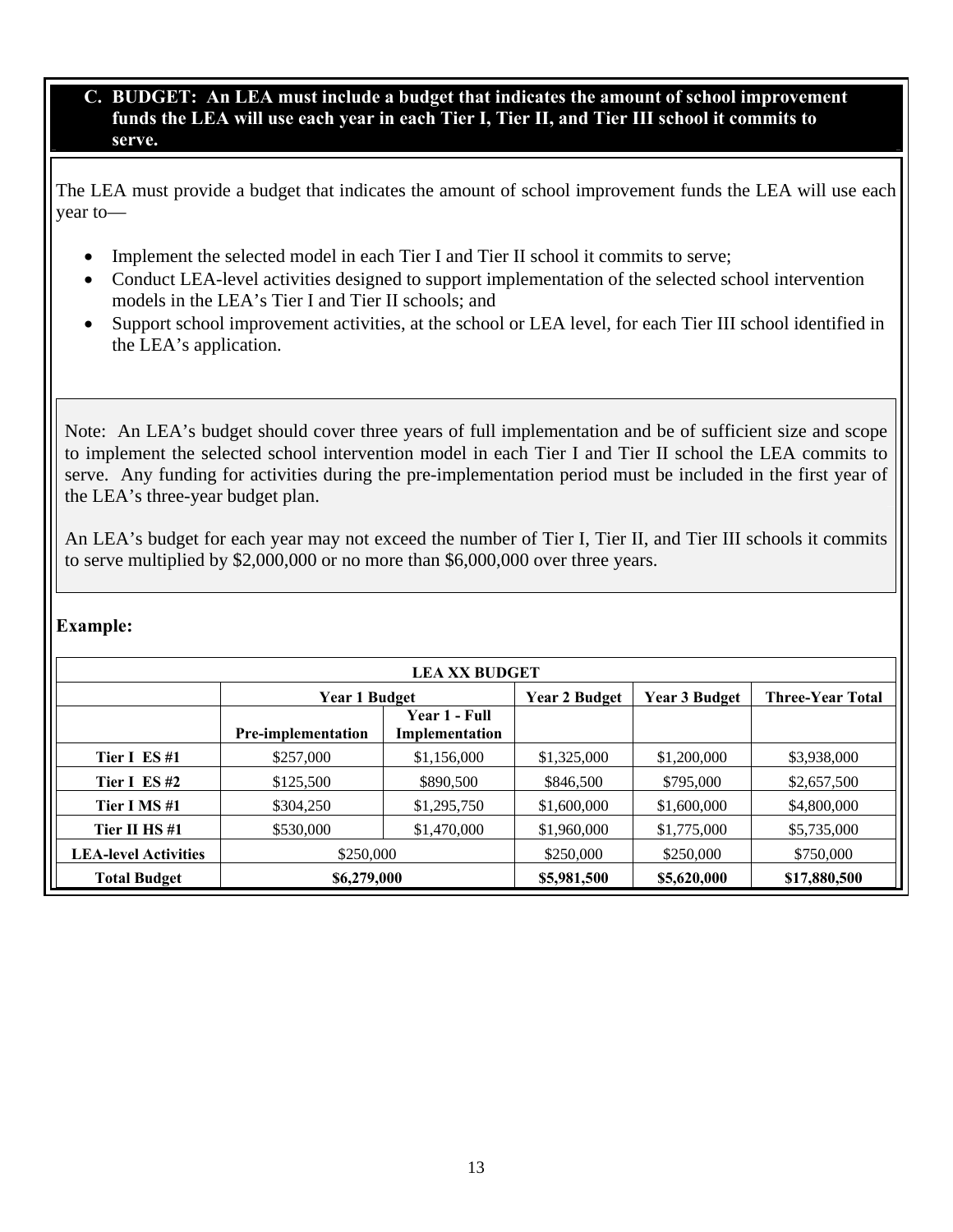#### **D. ASSURANCES: An LEA must include the following assurances in its application for a School Improvement Grant.**

The LEA must assure that it will—

- (1) Use its School Improvement Grant to implement fully and effectively an intervention in each Tier I and Tier II school that the LEA commits to serve consistent with the final requirements;
- (2) Establish annual goals for student achievement on the State's assessments in both reading/language arts and mathematics and measure progress on the leading indicators in section III of the final requirements in order to monitor each Tier I and Tier II school that it serves with school improvement funds, and establish goals (approved by the SEA) to hold accountable its Tier III schools that receive school improvement funds;
- (3) If it implements a restart model in a Tier I or Tier II school, include in its contract or agreement terms and provisions to hold the charter operator, charter management organization, or education management organization accountable for complying with the final requirements; and
- **(4)** Report to the SEA the school-level data required under section III of the final requirements.

#### **E. WAIVERS: If the SEA has requested any waivers of requirements applicable to the LEA's School Improvement Grant, an LEA must indicate which of those waivers it intends to implement.**

The LEA must check each waiver that the LEA will implement. If the LEA does not intend to implement the waiver with respect to each applicable school, the LEA must indicate for which schools it will implement the waiver.

 $\Box$  "Starting over" in the school improvement timeline for Tier I and Tier II Title I participating schools implementing a turnaround or restart model.

 $\Box$  Implementing a schoolwide program in a Tier I or Tier II Title I participating school that does not meet the 40 percent poverty eligibility threshold.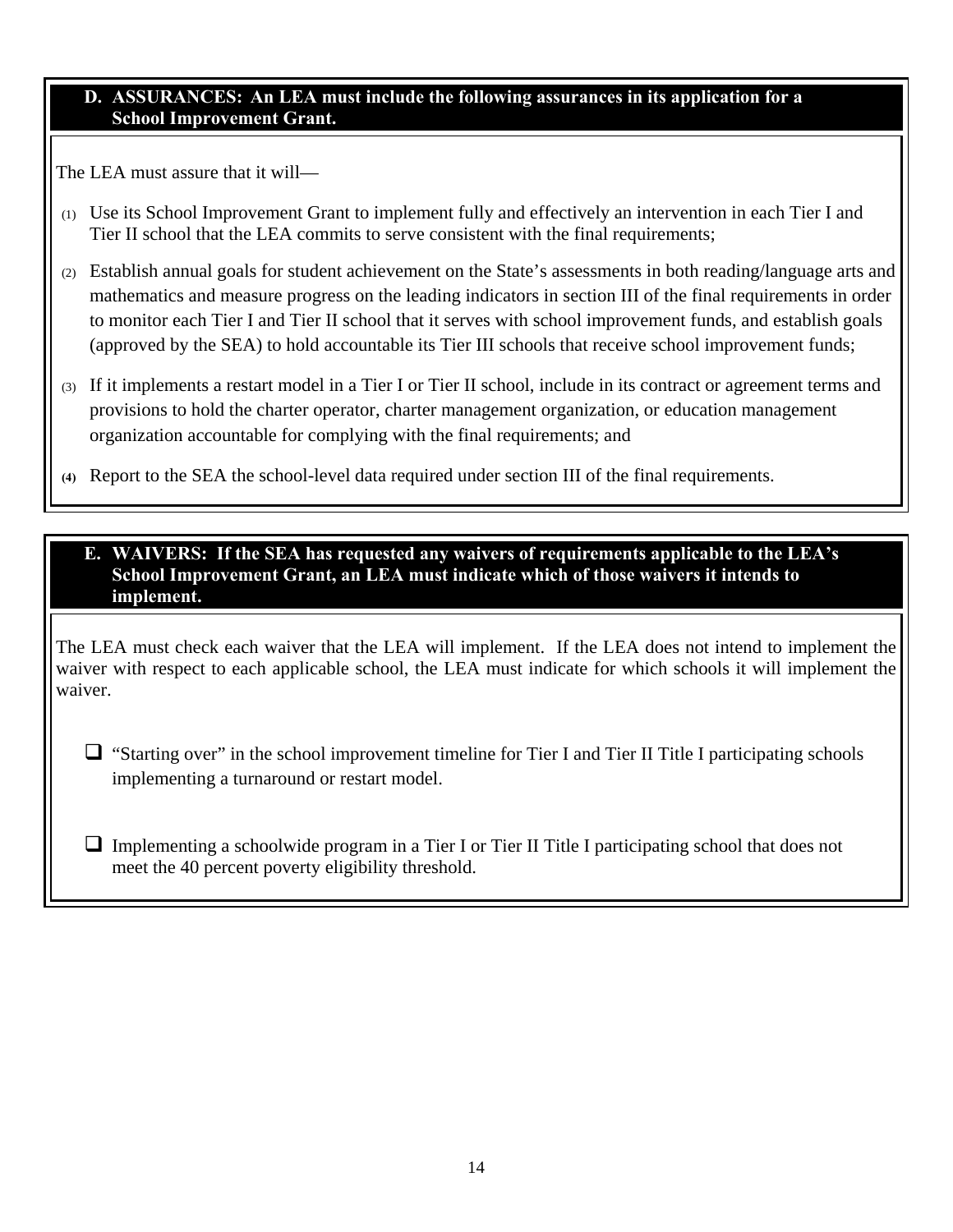## **APPENDIX A**

## **REQUIRED INFORMATION FOR REVISED SEA APPLICATION SECTIONS**

## **B. EVALUATION CRITERIA:**

**Part 1:** The three actions listed in Part 1 are ones that an LEA must take prior to submitting its application for a School Improvement Grant. Accordingly, the SEA must describe, with specificity, the criteria the SEA will use to evaluate an LEA's application with respect to each of the following actions:

- (1) The LEA has analyzed the needs of each Tier I and Tier II school identified in the LEA's application and has selected an intervention for each school.
- (2) The LEA has demonstrated that it has the capacity to use school improvement funds to provide adequate resources and related support to each Tier I and Tier II school identified in the LEA's application in order to implement fully and effectively the selected intervention in each of those schools.
- (3) The LEA's budget includes sufficient funds to implement the selected intervention fully and effectively in each Tier I and Tier II school identified in the LEA's application, as well as to support school improvement activities in Tier III schools, throughout the period of availability of those funds (taking into account any waiver extending that period received by either the SEA or the LEA).

**Part 2:** The actions in Part 2 are ones that an LEA may have taken, in whole or in part, prior to submitting its application for a School Improvement Grant, but most likely will take after receiving a School Improvement Grant. Accordingly, an SEA must describe the criteria it will use to assess the LEA's commitment to do the following:

- (1) Design and implement interventions consistent with the final requirements.
- (2) Recruit, screen, and select external providers, if applicable, to ensure their quality.
- (3) Align other resources with the interventions.
- (4) Modify its practices or policies, if necessary, to enable it to implement the interventions fully and effectively.
- (5) Sustain the reforms after the funding period ends.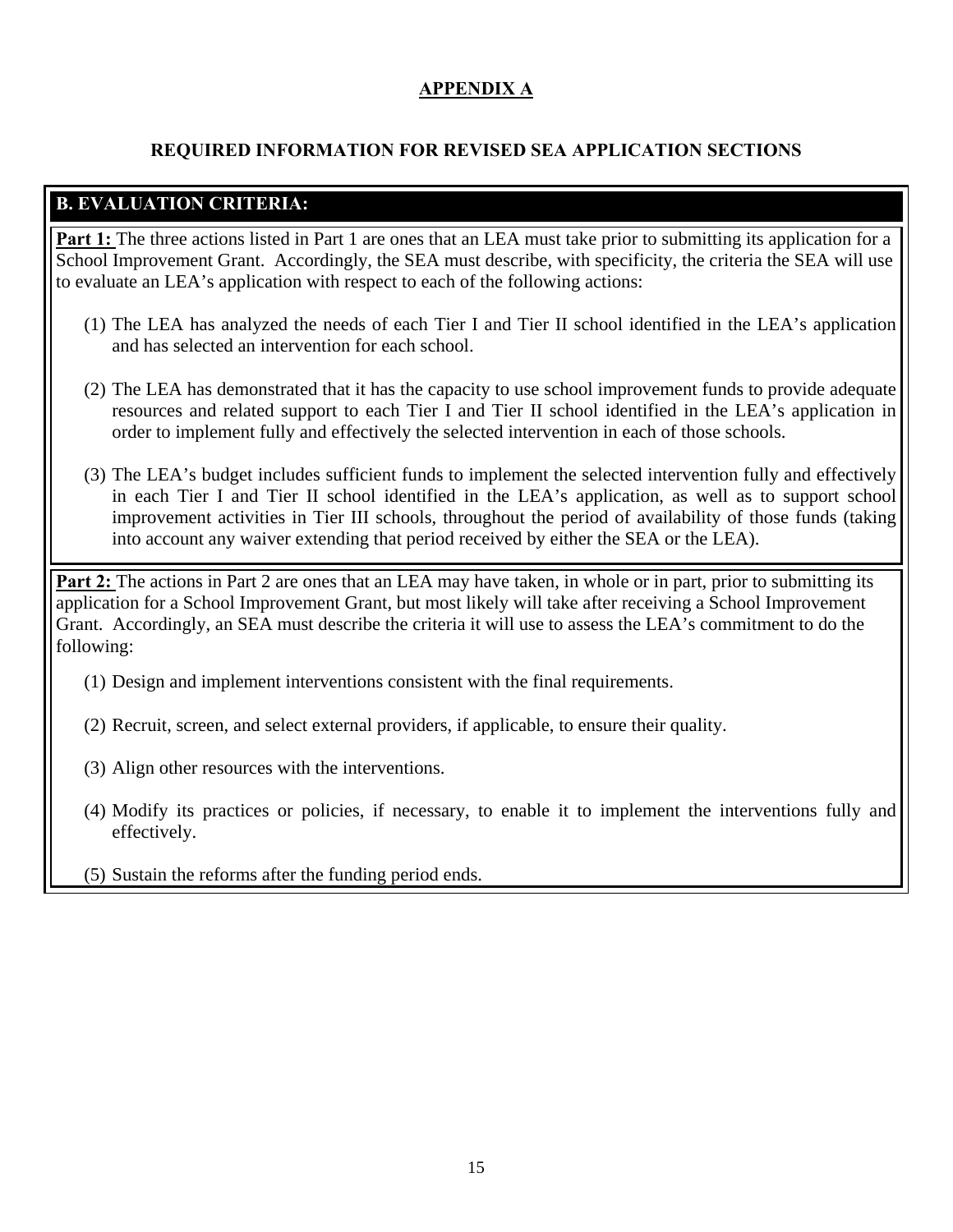**B-1. ADDITIONAL EVALUATION CRITERIA:** In addition to the evaluation criteria listed in Section B, the SEA must evaluate the following information in an LEA's budget and application:

(1) How will the SEA review an LEA's proposed budget with respect to activities carried out during the preimplementation period<sup>2</sup> to help an LEA prepare for full implementation in the following school year?

 (2) How will the SEA evaluate the LEA's proposed activities to be carried out during the pre-implementation period to determine whether they are allowable? *(For a description of allowable activities during the preimplementation period, please refer to section J of the FY 2010 SIG Guidance.)* 

<sup>2</sup> "Pre-implementation" enables an LEA to prepare for full implementation of a school intervention model at the start of the 2012– 2013 school year. For a full description of pre-implementation, please refer to section J of the SIG Guidance.

## **C. CAPACITY:** The SEA must explain how it will evaluate whether an LEA lacks capacity to implement a school intervention model in each Tier I school.

An LEA that applies for a School Improvement Grant must serve each of its Tier I schools using one of the four school intervention models unless the LEA demonstrates that it lacks sufficient capacity to do so. If an LEA claims it lacks sufficient capacity to serve each Tier I school, the SEA must evaluate the sufficiency of the LEA's claim. Claims of lack of capacity should be scrutinized carefully to ensure that LEAs effectively intervene in as many of their Tier I schools as possible.

The SEA must explain how it will evaluate whether an LEA lacks capacity to implement any of the school intervention models in its Tier I school(s). The SEA must also explain what it will do if it determines that an LEA has more capacity than the LEA demonstrates.

## **D (PARTS 2-8). DESCRIPTIVE INFORMATION:**

(2) Describe the SEA's process for reviewing an LEA's annual goals for student achievement for its Tier I and Tier II schools and how the SEA will determine whether to renew an LEA's School Improvement Grant with respect to one or more Tier I or Tier II schools in the LEA that are not meeting those goals and making progress on the leading indicators in section III of the final requirements.

(3) Describe the SEA's process for reviewing the goals an LEA establishes for its Tier III schools (subject to approval by the SEA) and how the SEA will determine whether to renew an LEA's School Improvement Grant with respect to one or more Tier III schools in the LEA that are not meeting those goals. As clarification Tier III schools are not eligible under the Priority school definition.

(4) Describe how the SEA will monitor each LEA that receives a School Improvement Grant to ensure that it is implementing a school intervention model fully and effectively in the Tier I and Tier II schools the LEA is approved to serve.

(5) Describe how the SEA will prioritize School Improvement Grants to LEAs if the SEA does not have sufficient school improvement funds to serve all eligible schools for which each LEA applies.

LEAs with identified schools will be granted School Improvement Grant funds if the LEA submits a grant application that adequately addresses the needs of the school(s) and demonstrates the capacity to implement the model it selected for each school. Should the SEA not have sufficient funds to fund all eligible schools, the SEA will prioritize the schools as follows: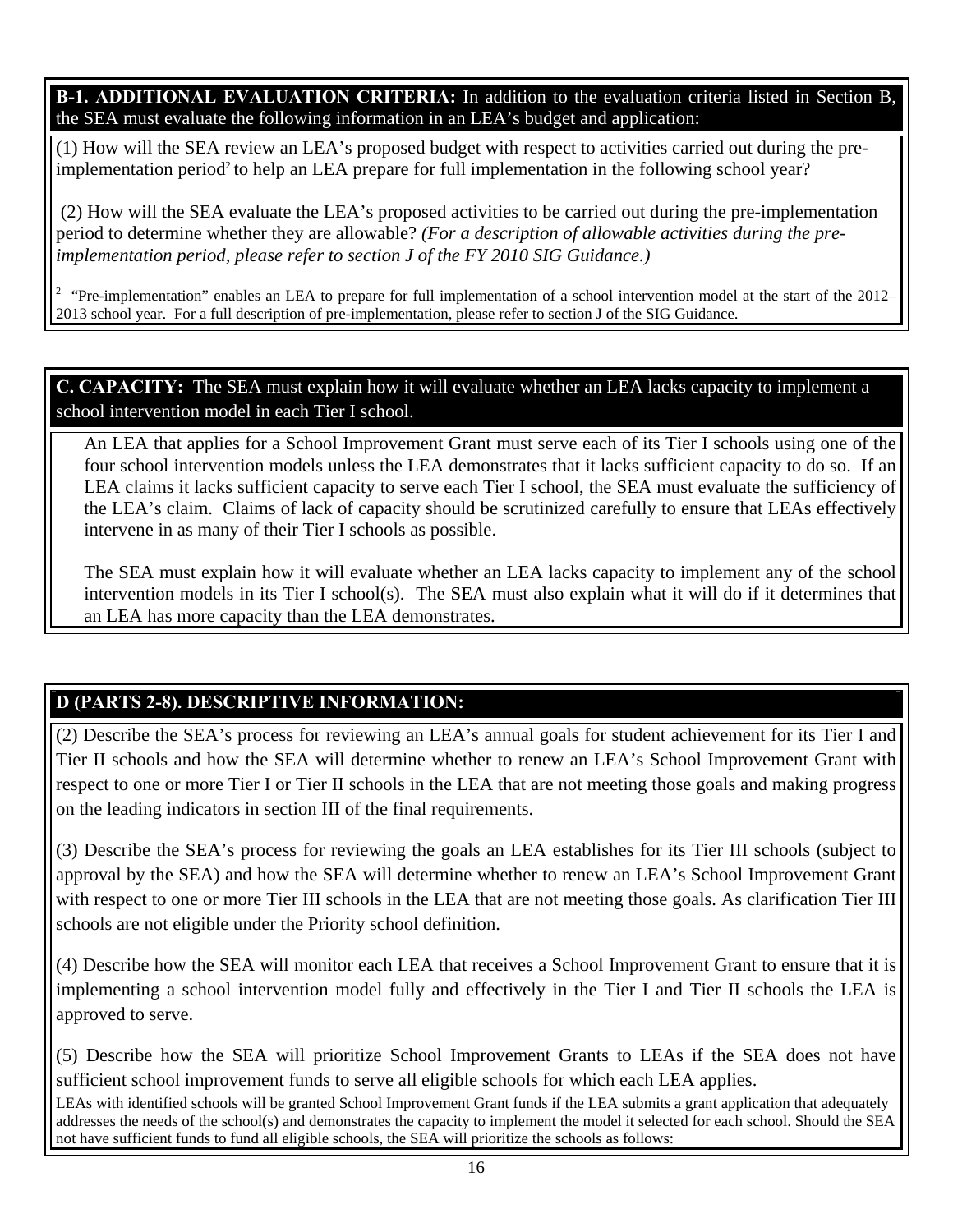Priority schools will be ranked in order of persistently lowest achieving according to achievement data.

For example, schools will be served first that demonstrate the greatest overall need, as evidenced by student academic progress over a number of years.

(6) Describe the criteria, if any that the SEA intends to use to prioritize among Tier III schools. As clarification Tier III schools are not eligible under the Priority school definition.

(7) If the SEA intends to take over any Tier I or Tier II schools, identify those schools and indicate the school intervention model the SEA will implement in each school.

(8) If the SEA intends to provide services directly to any schools in the absence of a takeover, identify those schools and, for Tier I or Tier II schools, indicate the school intervention model the SEA will implement in each school and provide evidence of the LEA's approval to have the SEA provide the services directly.<sup>3</sup>

 $3$  If, at the time an SEA submits its application, it has not yet determined whether it will provide services directly to any schools in the absence of a takeover, it may omit this information from its application. However, if the SEA later decides that it will provide such services, it must amend its application to provide the required information.

## **E. ASSURANCES**

By submitting this application, the SEA assures that it will do the following (check each box):

 $\bowtie$  Comply with the final requirements and ensure that each LEA carries out its responsibilities.

 $\boxtimes$  Award each approved LEA a School Improvement Grant in an amount that is of sufficient size and scope to implement the selected intervention in each Priority school that the SEA approves the LEA to serve.

Ensure, if the SEA is participating in the Department's differentiated accountability pilot, that its LEAs will use school improvement funds consistent with the final requirements.

Monitor each LEA's implementation of the "rigorous review process" of recruiting, screening, and selecting external providers as well as the interventions supported with school improvement funds.

 $\Xi$ To the extent a Priority school implementing the restart model becomes a charter school LEA, hold the charter school operator or charter management organization accountable, or ensure that the charter school authorizer holds the respective entity accountable, for meeting the final requirements.

 $\bowtie$  Post on its Web site, within 30 days of awarding School Improvement Grants, all final LEA applications and a summary of the grants that includes the following information: name and NCES identification number of each LEA awarded a grant; total amount of the three year grant listed by each year of implementation; name and NCES identification number of each school to be served; and type of intervention to be implemented in each Priority school.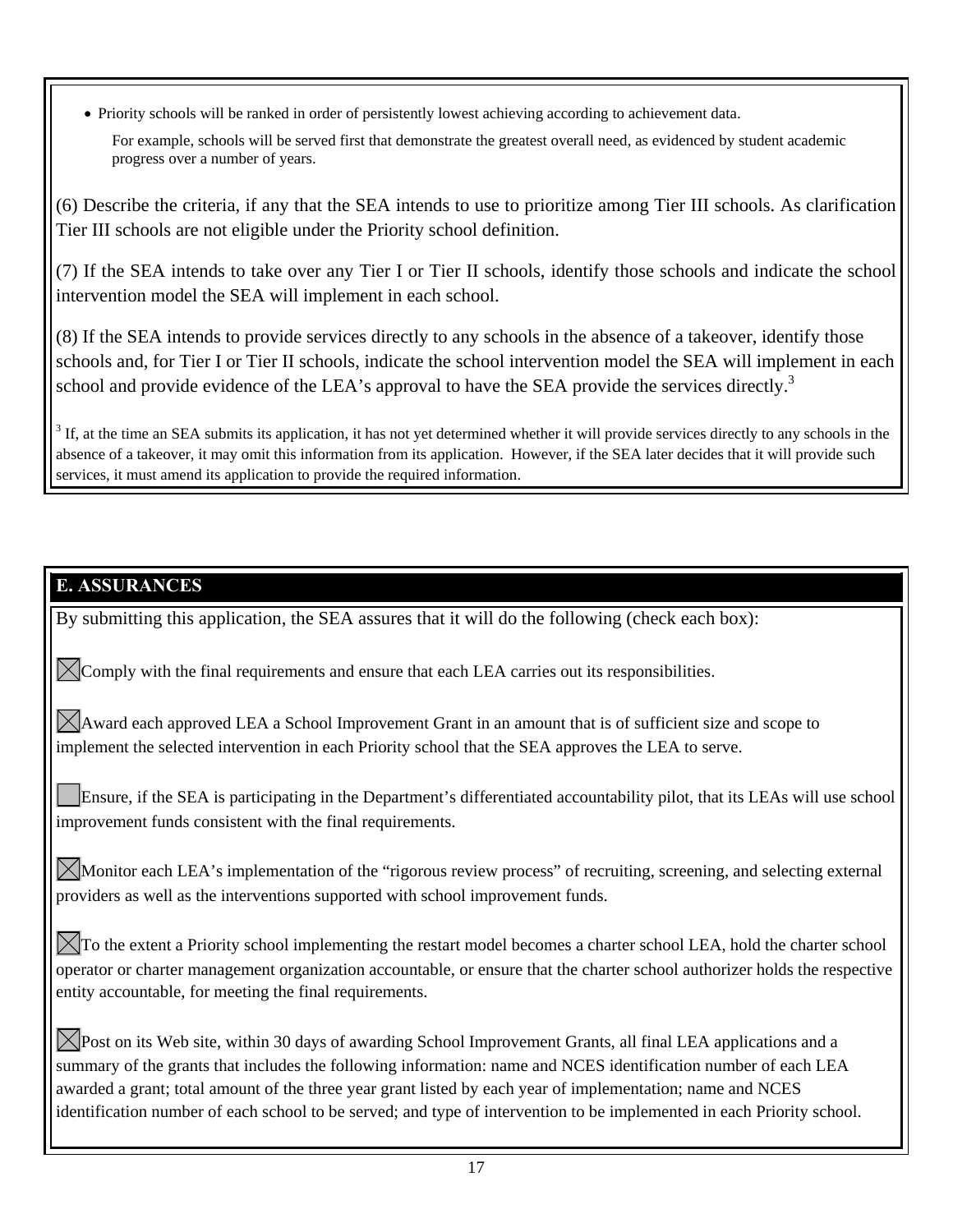$\boxtimes$ Report the specific school-level data required in section III of the final requirements.

**F. SEA RESERVATION:** The SEA may reserve an amount not to exceed five percent of its School Improvement Grant for administration, evaluation, and technical assistance expenses.

The SEA must briefly describe the activities related to administration, evaluation, and technical assistance that the SEA plans to conduct with any State-level funds it chooses to reserve from its School Improvement Grant allocation.

The SEA will continue utilizing the SEA reservation of funds as described in the FY2010 SIG application.